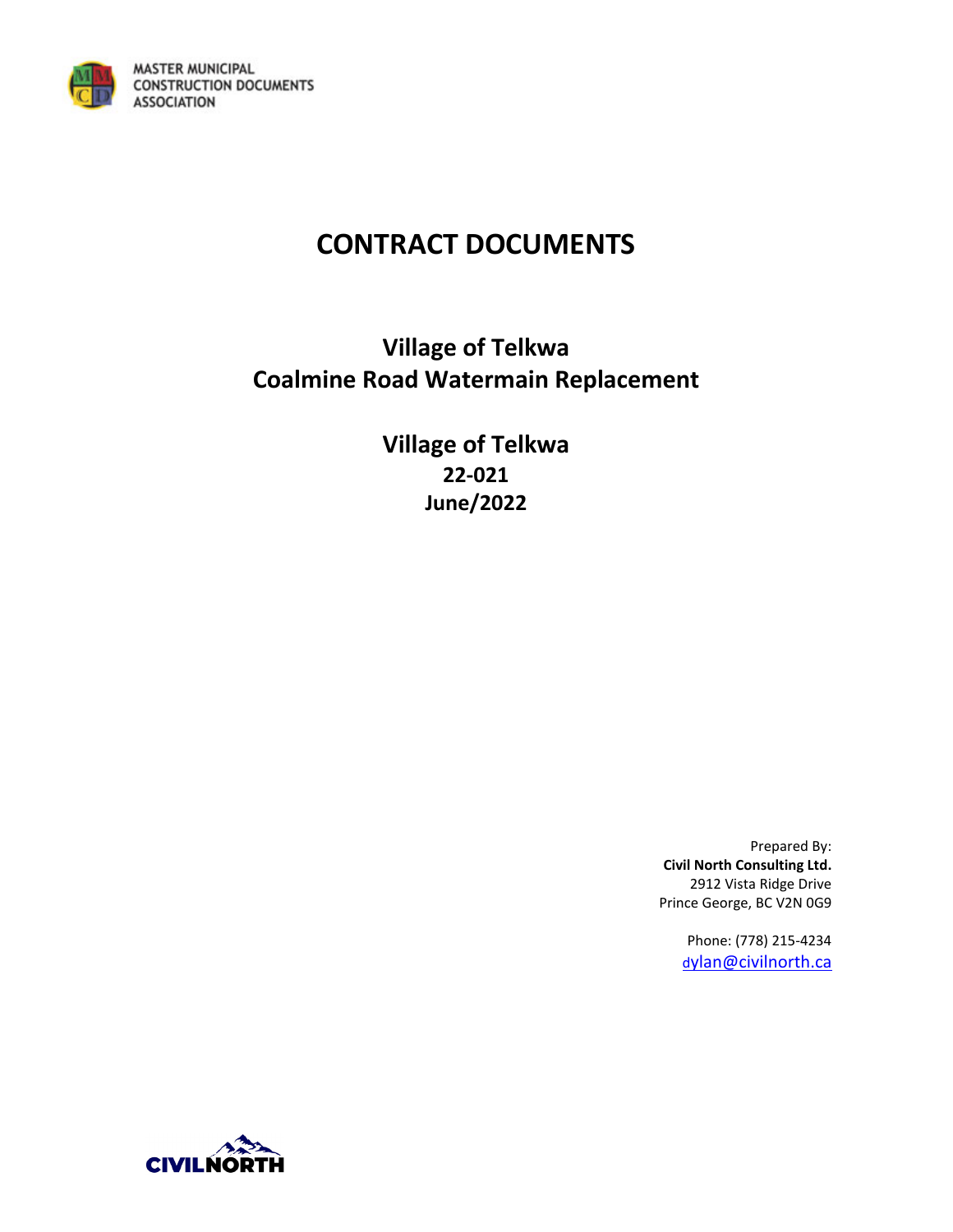

### **MASTER MUNICIPAL CONSTRUCTION DOCUMENTS PLATINUM EDITION 2009**

**UNIT PRICE CONTRACT**

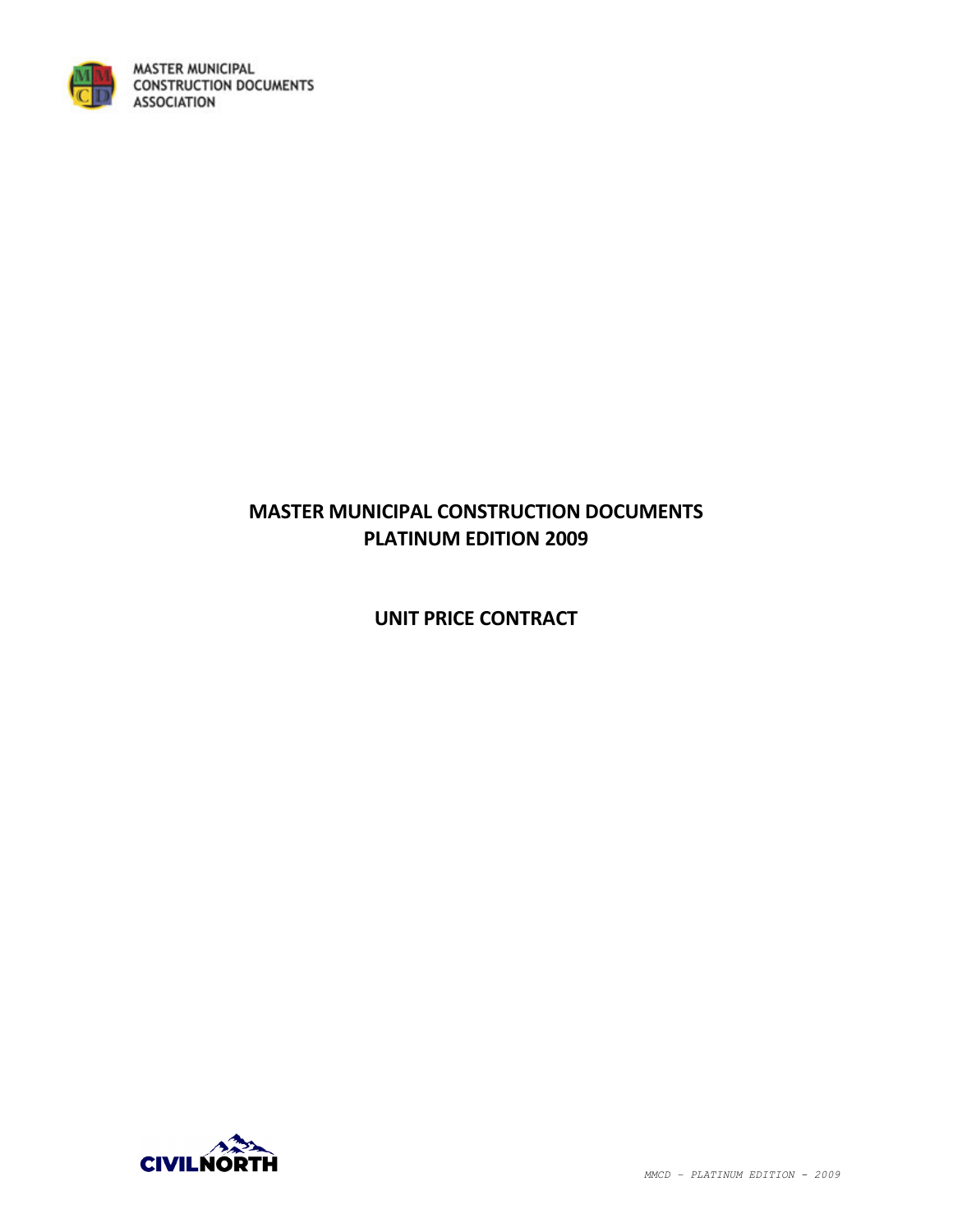

### **VILLAGE OF TELKWA COALMINE ROAD WATERMAIN REPLACEMENT**

### MASTER MUNICIPAL CONSTRUCTION DOCUMENTS

### **TABLE OF CONTENTS**

The complete **Master Municipal Construction Documents** consist of the following parts:

- 1. **Standard Documents that Require Additional Information** (available in the "MMCD Tender Document Production Manual" or on disk)
	- Invitation to Tenderers
	- Instructions to Tender Part I
	- Form of Tender:
		- Appendix 1 Schedule of Quantities and Prices
		- Appendix 2 Preliminary Construction Schedule
		- Appendix 3 Experience of Superintendent
		- Appendix 4 Comparable Work Experience
		- Appendix 5 Subcontractors Agreement

### • Agreement:

- Schedule 1 Schedule of Contract Documents
- Schedule 2 List of *Contract Drawings*
- Supplemental General Conditions
- Supplemental Specifications
- 2. **Standard Documents that are fully Complete** (available in the "MMCD General Conditions, Specifications and Standard Detail Drawings")
	- Instructions to Tender Part II
	- General Conditions:
		- Schedule 17.5.3 Letter Agreement with Referee Flow Chart - Changes and Extra Work
		- Flow Chart Disputes Resolution
	- Standard Specifications
	- Standard Detail Drawings

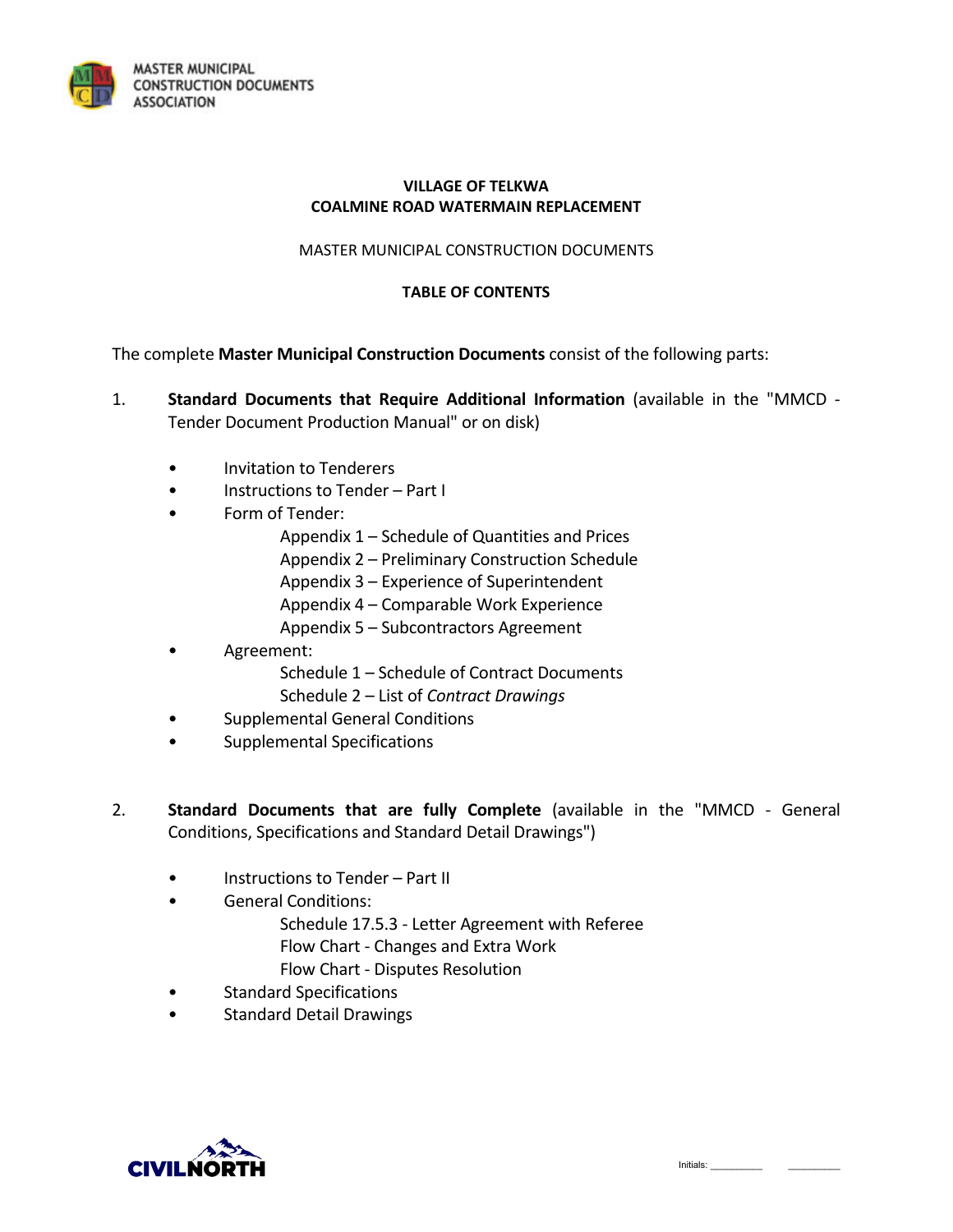| <b>UNIT</b><br><b>PRICE</b>       |                                                           | <b>INVITATION TO TENDERERS</b><br>PAGE 1 OF 1                                              |  |  |
|-----------------------------------|-----------------------------------------------------------|--------------------------------------------------------------------------------------------|--|--|
| <b>CONTRACT</b>                   | <b>INVITATION TO TENDERERS</b>                            | 2009                                                                                       |  |  |
| Owner:                            | <b>Village of Telkwa</b>                                  |                                                                                            |  |  |
| Contract:                         | (NAME OF OWNER)                                           | Village of Telkwa - Coalmine Road Watermain Replacement                                    |  |  |
| Reference No.                     | (TITLE OF CONTRACT)<br>22-021                             |                                                                                            |  |  |
|                                   | (OWNER'S CONTRACT REFERENCE NO.)                          |                                                                                            |  |  |
| The Owner invites tenders<br>for: |                                                           |                                                                                            |  |  |
|                                   | Waterworks testing;<br>٠                                  | Waterworks installation and tie-ins;<br>Roadway frontage/driveway removal and restoration; |  |  |
|                                   |                                                           |                                                                                            |  |  |
| A complete set of Contract        | Civil North Consulting Ltd.                               |                                                                                            |  |  |
| Documents are available           | 2912 Vista Ridge Drive                                    |                                                                                            |  |  |
| electronically from:              | Prince George, BC V2N 0G9<br>Phone: (778) 215-4234        |                                                                                            |  |  |
|                                   |                                                           |                                                                                            |  |  |
| <b>Owner's Representative:</b>    | Dylan DeSousa, Contract Administrator dylan@civilnorth.ca |                                                                                            |  |  |
|                                   |                                                           | A non-mandatory pre-submission site meeting is planned for                                 |  |  |
|                                   |                                                           | 10:00am June 17 <sup>th</sup> 2022. Notice of attendance must be                           |  |  |
|                                   | 2:00 p.m.                                                 | received via email to <i>dylan@civilnorth.ca</i> by June 13 <sup>th</sup> 2022. at         |  |  |
| Tenders are scheduled to          |                                                           |                                                                                            |  |  |
| close:                            |                                                           |                                                                                            |  |  |
|                                   | <b>Tender Closing Time:</b>                               | 2:00 p.m. local time                                                                       |  |  |
|                                   | <b>Tender Closing Date:</b>                               | June 23, 2022                                                                              |  |  |
|                                   |                                                           | 1415 Hankin Ave. Telkwa, BC.                                                               |  |  |
|                                   |                                                           | <b>V0J 2X0</b>                                                                             |  |  |
|                                   |                                                           | Address: PO Box 220                                                                        |  |  |
|                                   |                                                           | Phone: (250) 846-5212                                                                      |  |  |
|                                   |                                                           | Fax: (250) 846-9572<br>ADDRESS WHERE TENDERS MUST BE SUBMITTED )                           |  |  |

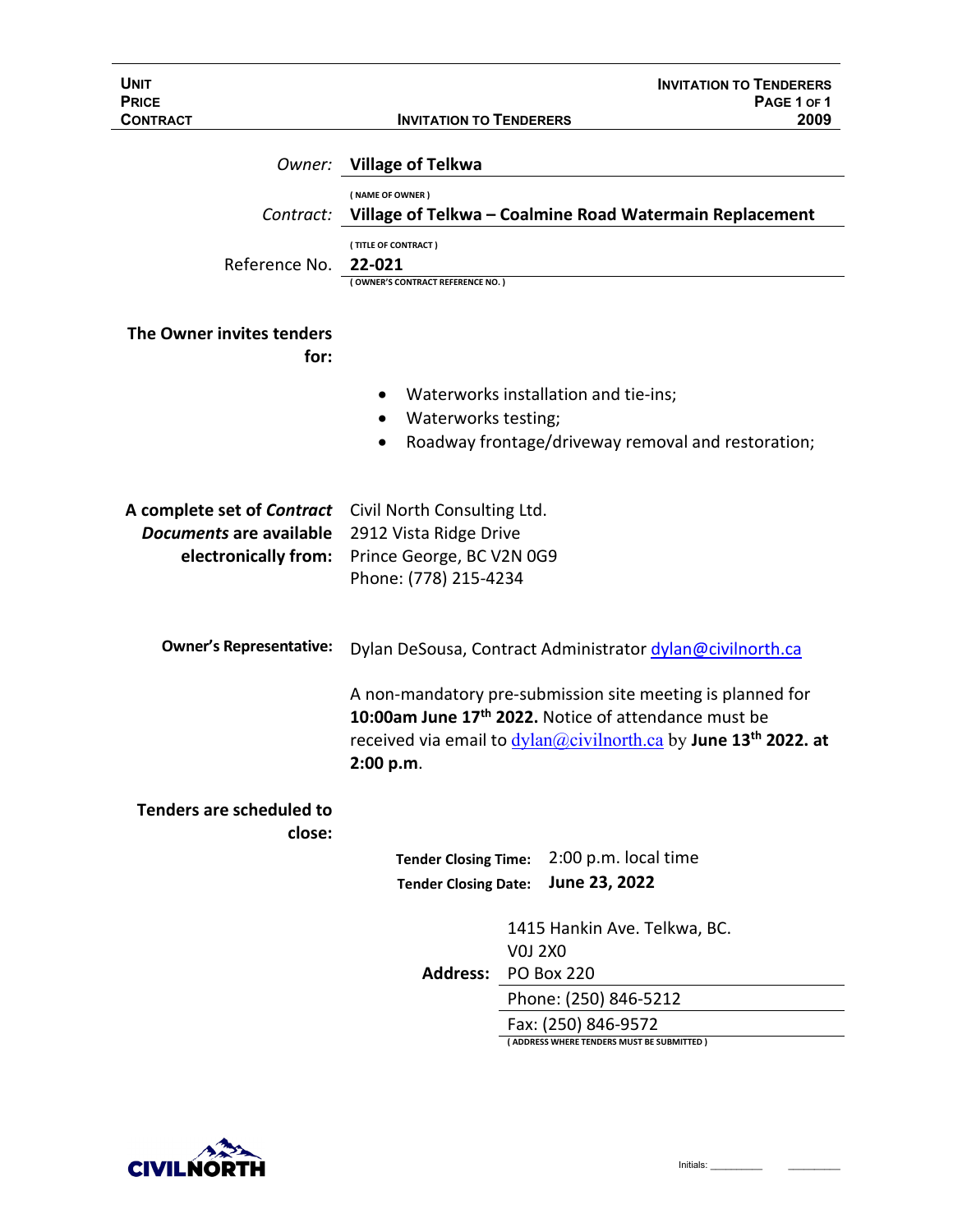| UNIT<br><b>PRICE</b> |                                         | IT – PART 1<br>PAGE 1 OF 5 |
|----------------------|-----------------------------------------|----------------------------|
| <b>CONTRACT</b>      | <b>INSTRUCTIONS TO TENDERERS PART 1</b> | 2009                       |
|                      |                                         |                            |

#### **(TO BE READ WITH "INSTRUCTIONS TO TENDERERS - PART II" CONTAINED IN THE EDITION OF THE PUBLICATION "MASTER MUNICIPAL CONSTRUCTION DOCUMENTS" SPECIFIED IN ARTICLE 2.2 BELOW)**

|     | Owner:                            | (NAME OF OWNER)     | <b>Village of Telkwa</b>                                                                                                                                                                                                                                                                                                                                                                                                                                                                           |
|-----|-----------------------------------|---------------------|----------------------------------------------------------------------------------------------------------------------------------------------------------------------------------------------------------------------------------------------------------------------------------------------------------------------------------------------------------------------------------------------------------------------------------------------------------------------------------------------------|
|     | Contract:                         | (TITLE OF CONTRACT) | Village of Telkwa - Coalmine Road Watermain Replacement                                                                                                                                                                                                                                                                                                                                                                                                                                            |
|     | Reference No.                     | 22-021              | (OWNER'S CONTRACT REFERENCE NO.)                                                                                                                                                                                                                                                                                                                                                                                                                                                                   |
| 1.0 | <b>Introduction</b>               | 1.1                 | These Instructions apply to and govern the preparation of<br>tenders for this Contract. The Contract is generally for the<br>following work:                                                                                                                                                                                                                                                                                                                                                       |
|     |                                   |                     | As detailed in the Project 22-021. drawing set:<br>Waterworks installation and tie-ins;<br>$\bullet$<br>Waterworks testing;<br>$\bullet$<br>Roadway frontage/driveway removal and<br>$\bullet$<br>restoration;                                                                                                                                                                                                                                                                                     |
|     |                                   | 1.2                 | General Address: 1415 Hankin Ave. Telkwa, BC. VOJ 2X0<br>Phone: (250) 846-5212<br>Fax: (250) 846-9572                                                                                                                                                                                                                                                                                                                                                                                              |
| 2.0 | <b>Tender</b><br><b>Documents</b> | 2.1                 | The tender documents which a tenderer should review to<br>prepare a tender consist of all of the Contract Documents<br>listed in Schedule 1 entitled "Schedule of Contract<br>Documents". Schedule 1 is attached to the Agreement which<br>is included as part of the tender package. The Contract<br>Documents include the drawings listed in Schedule 2 to the<br>Agreement, entitled "List of Contract Drawings".                                                                               |
|     |                                   | 2.2                 | A portion of the Contract Documents are included by<br>reference. Copies of these documents have not been<br>included with the tender package. These documents are the<br>Instructions to Tenderers - Part II, General Conditions,<br>Specifications and Standard Detail Drawings. They are those<br>contained in the publication entitled "Master Municipal<br>Construction<br><b>Documents</b><br>General<br>$\sim$ $-$<br>Conditions,<br>Specifications and Standard Detail Drawings". Refer to |

Initials: \_\_\_\_\_\_\_\_\_\_ \_\_\_\_\_\_\_\_\_\_

Schedule 1 to the Agreement or, if not specified in Schedule

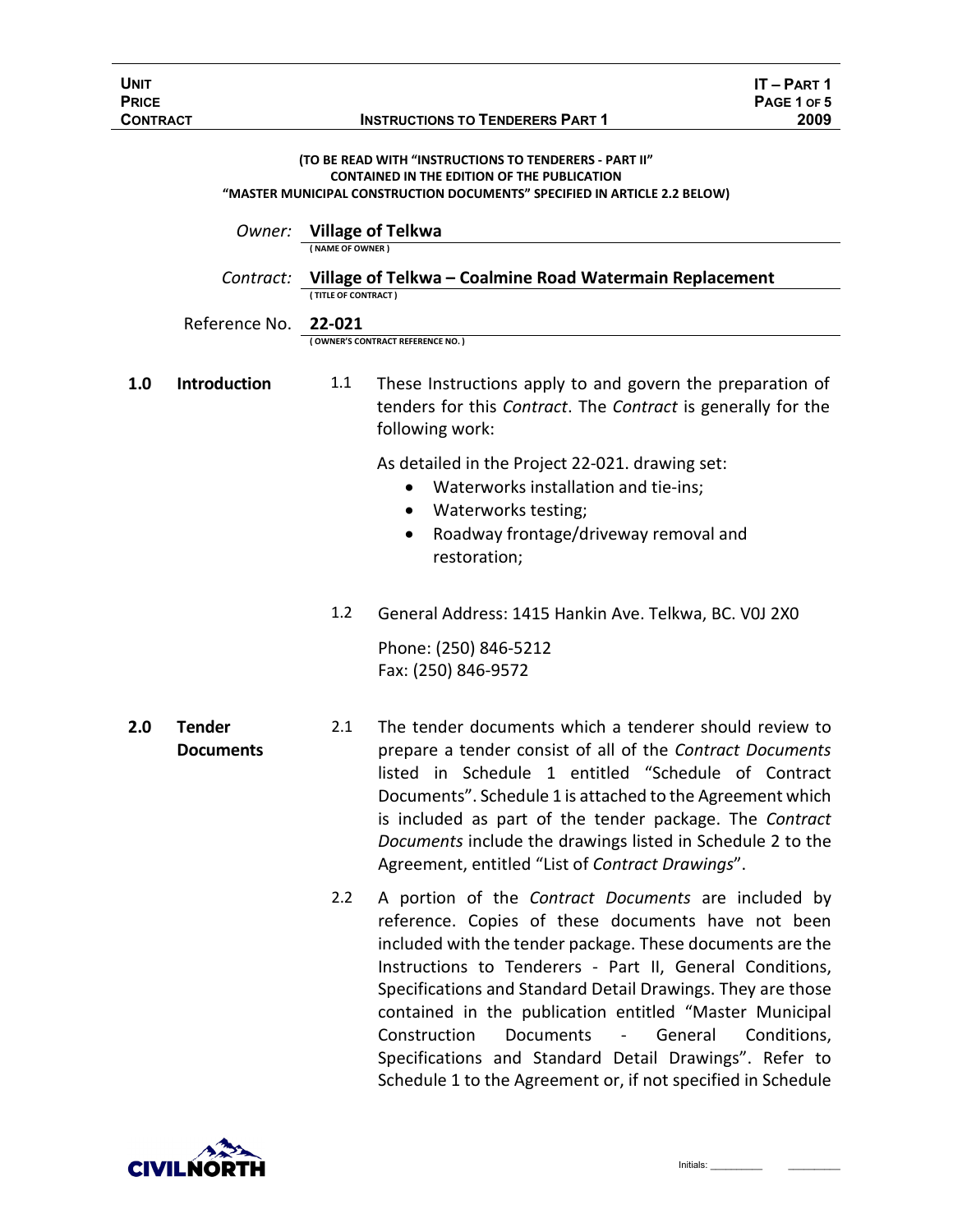| <b>UNIT</b><br><b>PRICE</b><br><b>CONTRACT</b> |                                        |     | $IT - PART 1$<br>PAGE 2 OF 5<br><b>INSTRUCTIONS TO TENDERERS PART 1</b><br>2009                                                                                                                                                                                                                                                                                                                                                                                                                                                                                                                                                                                                                                              |  |
|------------------------------------------------|----------------------------------------|-----|------------------------------------------------------------------------------------------------------------------------------------------------------------------------------------------------------------------------------------------------------------------------------------------------------------------------------------------------------------------------------------------------------------------------------------------------------------------------------------------------------------------------------------------------------------------------------------------------------------------------------------------------------------------------------------------------------------------------------|--|
|                                                |                                        |     | 1, then the applicable edition shall be the most recent<br>edition as of the date of the Tender Closing Date. All sections<br>of this publication are by reference included in the Contract<br>Documents.                                                                                                                                                                                                                                                                                                                                                                                                                                                                                                                    |  |
|                                                |                                        | 2.3 | Any additional information made available to tenderers<br>prior to the Tender Closing Time by the Owner or<br>representative of the Owner, such as geotechnical reports or<br>as-built plans, which is not expressly included in Schedule 1<br>or Schedule 2 to the Agreement, is not included in the<br>Contract Documents. Such additional information is made<br>available only for the assistance of tenderers who must<br>make their own judgment about its reliability, accuracy,<br>completeness and relevance to the Contract, and neither<br>the Owner nor any representative of the Owner gives any<br>guarantee or representation that the additional information<br>is reliable, accurate, complete or relevant. |  |
|                                                |                                        | 2.4 | Any changes to the Tender documentation will be issued by<br>means of written addenda and posted on the BC Bid<br>website.                                                                                                                                                                                                                                                                                                                                                                                                                                                                                                                                                                                                   |  |
|                                                |                                        | 2.5 | Deadline for questions will be June 21, 2022.                                                                                                                                                                                                                                                                                                                                                                                                                                                                                                                                                                                                                                                                                |  |
| 3.0                                            | <b>Submission of</b><br><b>Tenders</b> | 3.1 | Tenders must be submitted in a sealed envelope, marked on<br>the outside with the above Contract Title and Reference No.,<br>and must be received by the office of:                                                                                                                                                                                                                                                                                                                                                                                                                                                                                                                                                          |  |
|                                                |                                        |     | The Village of Telkwa                                                                                                                                                                                                                                                                                                                                                                                                                                                                                                                                                                                                                                                                                                        |  |
|                                                |                                        |     | on or before:                                                                                                                                                                                                                                                                                                                                                                                                                                                                                                                                                                                                                                                                                                                |  |
|                                                |                                        |     | Tender Closing Time: 2:00 p.m. local time<br>June 23, 2022<br><b>Tender Closing Date:</b>                                                                                                                                                                                                                                                                                                                                                                                                                                                                                                                                                                                                                                    |  |
|                                                |                                        |     | 1415 Hankin Ave. Telkwa, BC.<br><b>V0J 2X0</b><br><b>PO Box 220</b>                                                                                                                                                                                                                                                                                                                                                                                                                                                                                                                                                                                                                                                          |  |
|                                                |                                        |     | Phone: (250) 846-5212                                                                                                                                                                                                                                                                                                                                                                                                                                                                                                                                                                                                                                                                                                        |  |
|                                                |                                        |     | Fax: (250) 846-9572                                                                                                                                                                                                                                                                                                                                                                                                                                                                                                                                                                                                                                                                                                          |  |

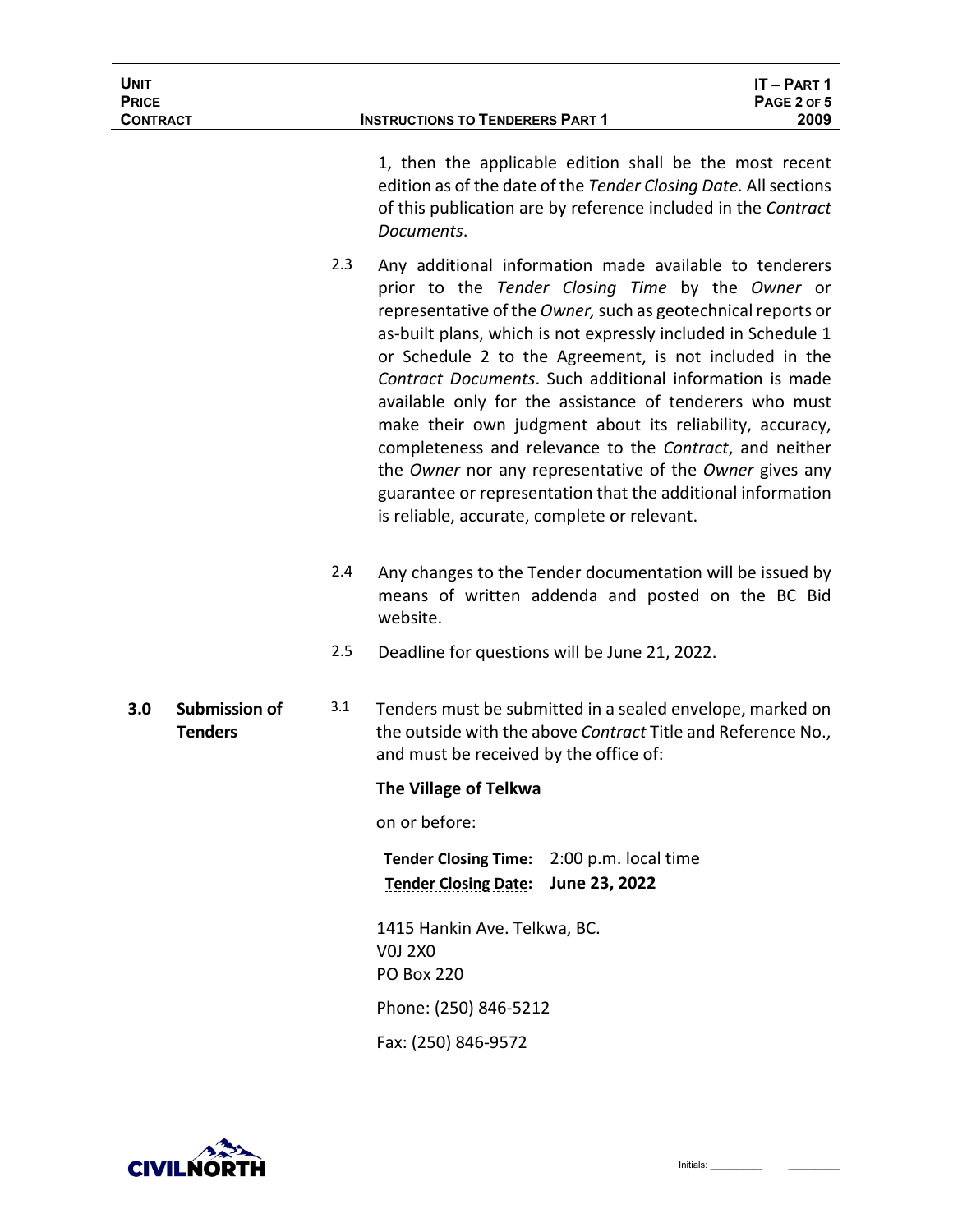| <b>UNIT</b><br><b>PRICE</b><br><b>CONTRACT</b> |                                                                 |     | $IT - PART 1$<br>PAGE 3 OF 5<br><b>INSTRUCTIONS TO TENDERERS PART 1</b><br>2009                                                                                                                                                                                                                                                                                                              |
|------------------------------------------------|-----------------------------------------------------------------|-----|----------------------------------------------------------------------------------------------------------------------------------------------------------------------------------------------------------------------------------------------------------------------------------------------------------------------------------------------------------------------------------------------|
|                                                |                                                                 | 3.2 | Late tenders will not be accepted or considered, and will be<br>returned unopened.                                                                                                                                                                                                                                                                                                           |
| 4.0                                            | <b>Additional</b><br><b>Instructions to</b><br><b>Tenderers</b> | 4.1 | The Tenderer is responsible to carry out sufficient field<br>investigation to satisfy themselves as to the site conditions.<br>A non-mandatory pre-submission site meeting is planned for<br>10:00am June 17 <sup>th</sup> 2022. Notice of attendance must be<br>received via email at dylan@civilnorth.ca no later than<br>2:00pm June 13th 2022.                                           |
|                                                |                                                                 | 4.2 | The successful tender and award of the Contract for the<br>project will be at the sole discretion of the owner and may<br>not necessarily be based on the lowest bid received.                                                                                                                                                                                                               |
|                                                |                                                                 | 4.3 | The successful contractor shall complete all required<br>construction layout and also complete a detailed post<br>construction survey to verify completion of the works to the<br>lines and grades indicated on the project drawings. Survey<br>data is to be forwarded to CNC for as-build purposes. Survey<br>costs are to be part of the works and no additional payment<br>will be made. |
|                                                |                                                                 | 4.4 | The contractor will be responsible to coordinate inspections<br>with the Geotechnical Engineer and to verify granular<br>materials, concrete, asphalt and compaction tests as<br>required to the satisfaction of the Geotechnical Engineer.<br>Contractor is responsible for ensuring all materials meet<br>MMCD requirements.                                                               |
|                                                |                                                                 |     | Where initial tests fail and subsequent testing is deemed<br>necessary, the cost of subsequent testing will be the<br>responsibility of the Contractor.                                                                                                                                                                                                                                      |
|                                                |                                                                 | 4.5 | CNC shall be notified 48 hours in advance of works that<br>require inspection.                                                                                                                                                                                                                                                                                                               |
|                                                |                                                                 | 4.6 | Works will be carried out in accordance with the project<br>drawings, MMCD specifications, the Village of Telkwa<br>Bylaws.                                                                                                                                                                                                                                                                  |
|                                                |                                                                 | 4.7 | The Contractor shall locate, mark, and protect from damage<br>or disturbance, any and all stakes, survey pins, monuments<br>and markers at the Place of Work. All survey stakes, pins,<br>monuments or markers which, in the opinion of the Owner,                                                                                                                                           |

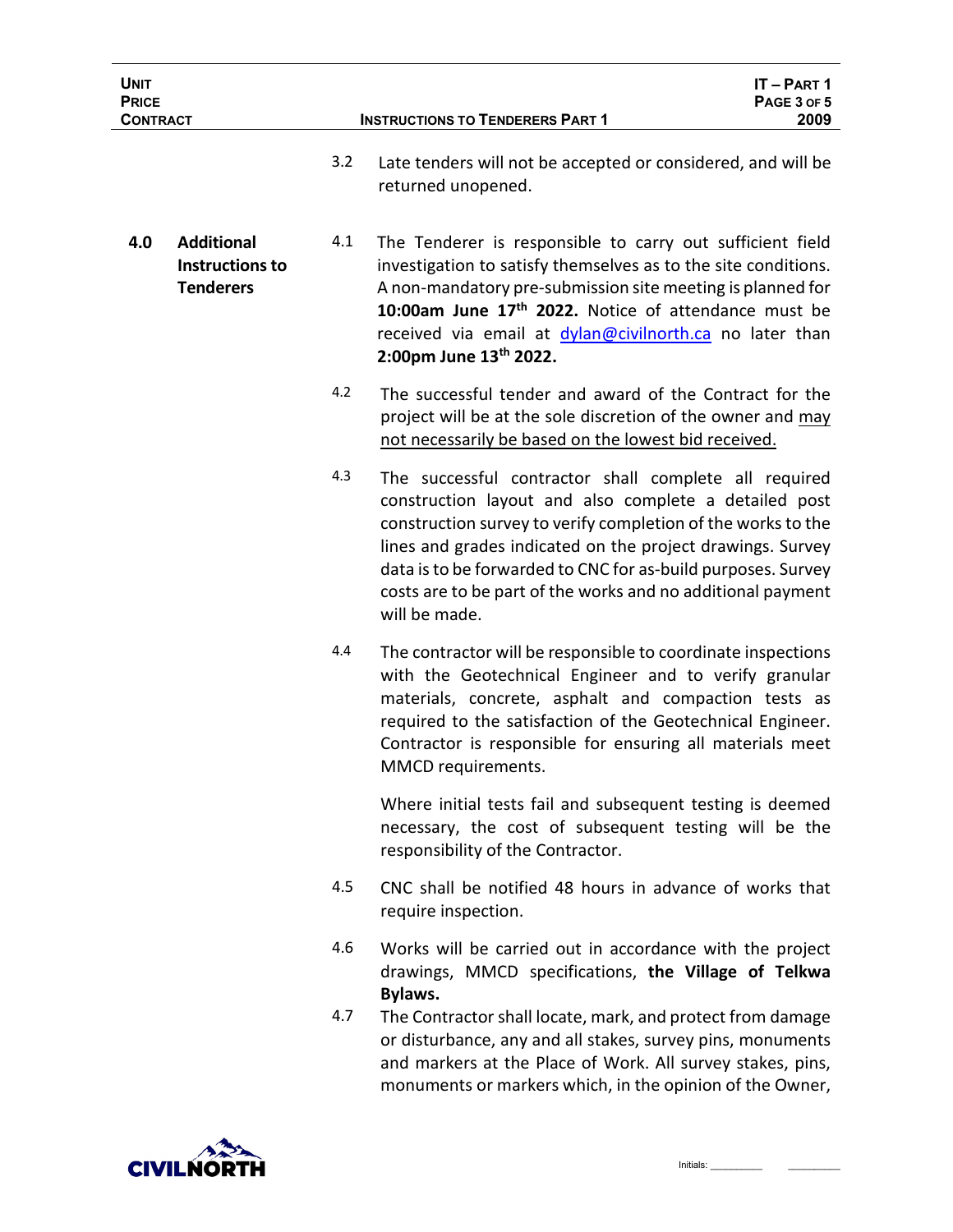| IT-PART 1<br>PAGE 4 OF 5<br><b>INSTRUCTIONS TO TENDERERS PART 1</b><br>2009                                                                                                                                                                                                                                                                                                                                                                                                                                                                                                                |
|--------------------------------------------------------------------------------------------------------------------------------------------------------------------------------------------------------------------------------------------------------------------------------------------------------------------------------------------------------------------------------------------------------------------------------------------------------------------------------------------------------------------------------------------------------------------------------------------|
| have been damaged or disturbed shall be made good<br>following construction by a registered BC Land Surveyor at<br>the Contractor's expense.                                                                                                                                                                                                                                                                                                                                                                                                                                               |
| Copies of the Master Municipal Construction Documents<br>Platinum Edition (2009) Instructions to Tenderers - Part II,<br>General Conditions, Specifications and Standard Detail<br>Drawings are available separately from:                                                                                                                                                                                                                                                                                                                                                                 |
| <b>MMCDA</b><br>102-211 Columbia Street<br>Vancouver BC V6A2R5<br>Phone: 604-681-0295                                                                                                                                                                                                                                                                                                                                                                                                                                                                                                      |
| This Tender shall be additionally bound by the applicable<br>MMCD Platinum Supplementary Specifications available at<br>http://mmcd.net/contentpage.aspx?id=platinumres.                                                                                                                                                                                                                                                                                                                                                                                                                   |
| The Contractor shall recognize the design is based upon<br>existing utility records and filed drawings as provided by the<br>Owner and various third parties. Prelocates of existing<br>infrastructure crossings must be completed by the<br>contractor in advance of construction, and notification<br>provided to the Contract administrator of any conflicts. No<br>claims for delay or other impacts will be accepted by the<br>Contract administrator or the Owner that arise as a result of<br>not thoroughly completing prelocates and adequately<br>protecting existing utilities. |
| 4.10<br>Any and all damages to existing infrastructure, including<br>costs incurred by the Owner as a result of the damages, will<br>be repaired by the Contractor at the Contractor's expense.                                                                                                                                                                                                                                                                                                                                                                                            |
| The Contractor shall schedule their works to meet<br>Substantial Performance by October 3, 2022.                                                                                                                                                                                                                                                                                                                                                                                                                                                                                           |
| The Contractor shall maintain emergency access to all<br>residences impacted by construction. The Contractor shall<br>provide written notification of any service or access<br>interruptions a minimum of 48 hours in advance. All work<br>areas shall be suitably signed, fenced and maintained at all<br>times to ensure pedestrian and vehicle safety.                                                                                                                                                                                                                                  |
| 4.11<br>4.12                                                                                                                                                                                                                                                                                                                                                                                                                                                                                                                                                                               |

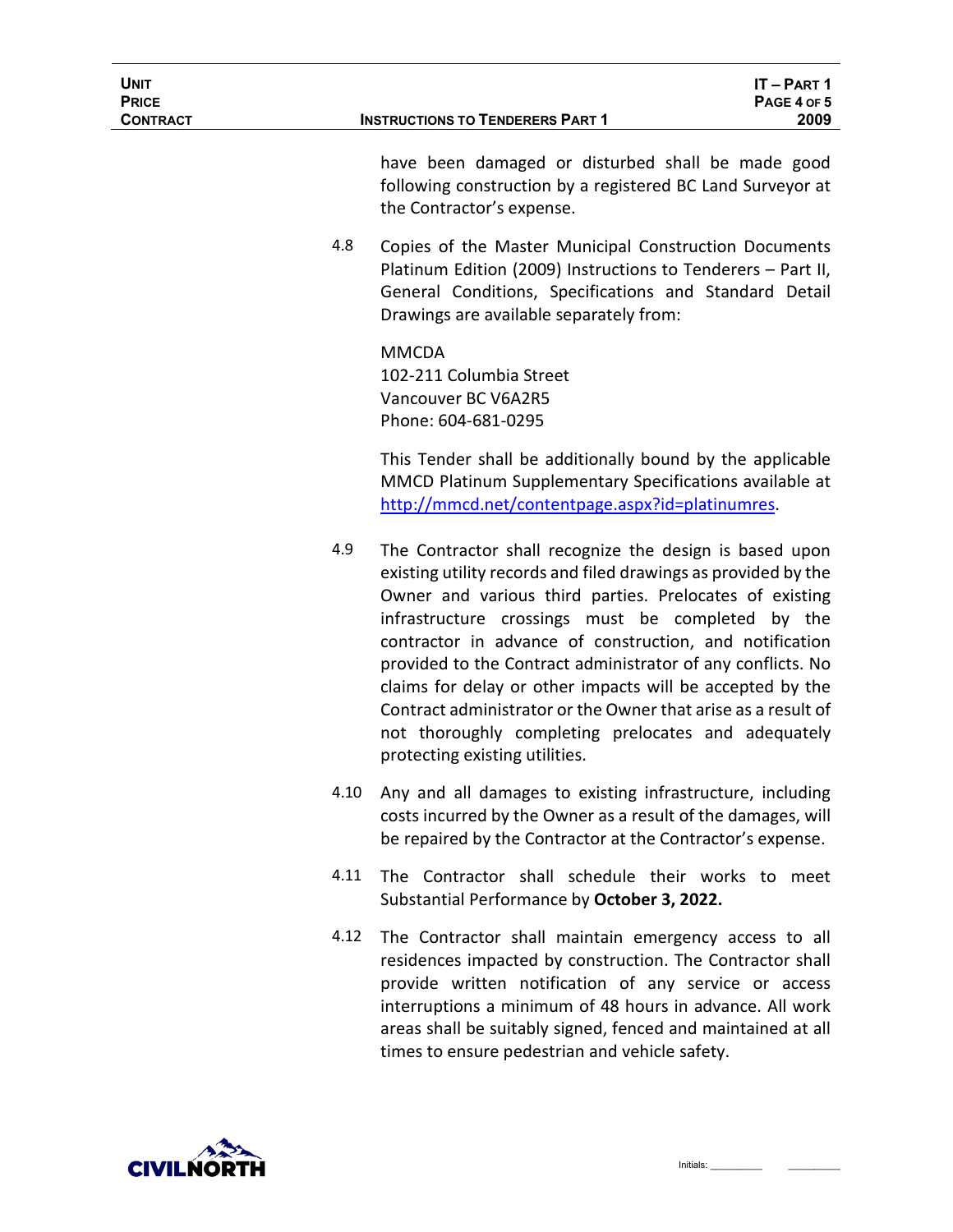| <b>UNIT</b><br><b>PRICE</b><br><b>CONTRACT</b> |      | <b>INSTRUCTIONS TO TENDERERS PART 1</b>                                                                                                                                                                                                                                                                      | IT-PART1<br>PAGE 5 OF 5<br>2009 |
|------------------------------------------------|------|--------------------------------------------------------------------------------------------------------------------------------------------------------------------------------------------------------------------------------------------------------------------------------------------------------------|---------------------------------|
|                                                | 4.13 | The Contractor is to be aware that any CAD files provided<br>by CNC are not construction documents and that you<br>make no representation as to their accuracy or<br>completeness. Any discrepancies between the CAD files<br>and the sealed construction documents, the Contract<br>Documents shall govern. |                                 |
|                                                |      | Note that providing the CAD file(s) to the Contractor does<br>not relieve the Contractor from its duty to fully comply<br>with the Contract Documents and carry out all necessary<br>checks and measures required to meet full compliance.                                                                   |                                 |

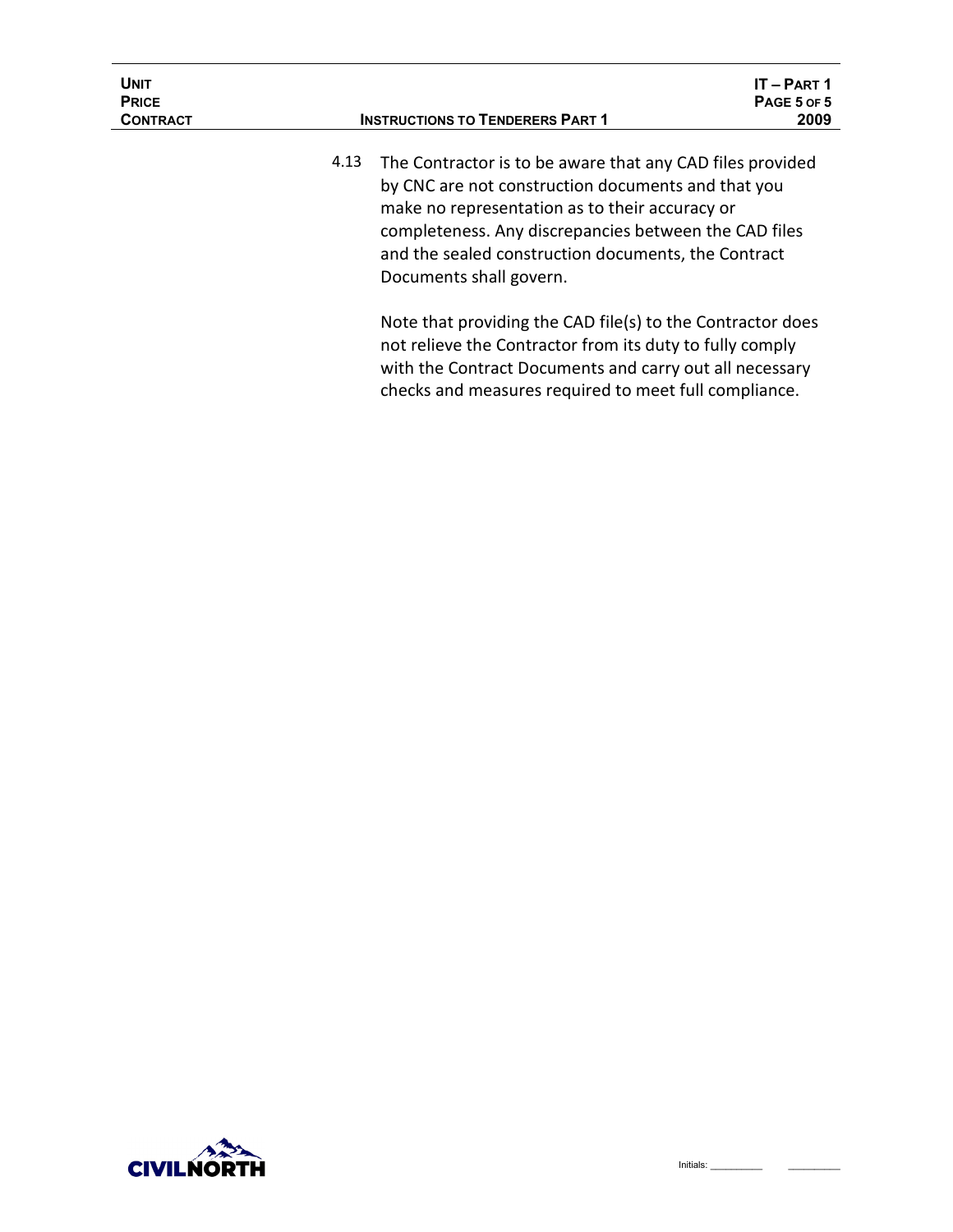| <b>UNIT</b><br><b>PRICE</b>                  |                                                                   | <b>FORM OF TENDER</b><br>PAGE 1 OF 4                                                                                                                                                                                                                                                                                                                                                                                                                                                                          |
|----------------------------------------------|-------------------------------------------------------------------|---------------------------------------------------------------------------------------------------------------------------------------------------------------------------------------------------------------------------------------------------------------------------------------------------------------------------------------------------------------------------------------------------------------------------------------------------------------------------------------------------------------|
| <b>CONTRACT</b>                              |                                                                   | <b>FORM OF TENDER</b><br>2009                                                                                                                                                                                                                                                                                                                                                                                                                                                                                 |
|                                              |                                                                   | FOR USE WHEN UNIT PRICES FORM THE BASIS OF PAYMENT - TO BE USED ONLY WITH THE GENERAL CONDITIONS<br>AND OTHER STANDARD DOCUMENTS OF THE UNIT PRICE MASTER MUNICIPAL CONSTRUCTION DOCUMENTS.                                                                                                                                                                                                                                                                                                                   |
| Owner:                                       | <b>Village of Telkwa</b>                                          |                                                                                                                                                                                                                                                                                                                                                                                                                                                                                                               |
| Contract:                                    | (NAME OF OWNER)                                                   | Village of Telkwa - Coalmine Road Watermain Replacement                                                                                                                                                                                                                                                                                                                                                                                                                                                       |
| Reference No.                                | (TITLE OF CONTRACT)<br>22-021<br>(OWNER'S CONTRACT REFERENCE NO.) |                                                                                                                                                                                                                                                                                                                                                                                                                                                                                                               |
| To Owner:                                    |                                                                   |                                                                                                                                                                                                                                                                                                                                                                                                                                                                                                               |
| WE, THE UNDERSIGNED:                         | 1.1                                                               | have received and carefully reviewed all of the Contract Documents,<br>including the Instructions to Tenderers, the specified edition of the<br>"Master Municipal Construction Documents - General Conditions,<br>Specifications and Standard Detail Drawings" and the following<br>Addenda:                                                                                                                                                                                                                  |
|                                              |                                                                   | (ADDENDA, IF ANY)                                                                                                                                                                                                                                                                                                                                                                                                                                                                                             |
|                                              | 1.2                                                               | have full knowledge of the Place of the Work, and the Work required;<br>and                                                                                                                                                                                                                                                                                                                                                                                                                                   |
|                                              | 1.3                                                               | have complied with the Instructions to Tenderers; and                                                                                                                                                                                                                                                                                                                                                                                                                                                         |
| <b>ACCORDINGLY WE</b><br><b>HEREBY OFFER</b> | 2.1                                                               | to perform and complete all of the Work and to provide all the labour,<br>equipment and material as set out in the Contract Documents, in strict<br>compliance with the Contract Documents; and                                                                                                                                                                                                                                                                                                               |
|                                              | 2.2                                                               | to achieve Substantial Performance of the Work on or before<br>October 3, 2022; and                                                                                                                                                                                                                                                                                                                                                                                                                           |
|                                              | 2.3                                                               | to do the Work for the price, which is the sum of the products of the<br>actual quantities incorporated into the Work and the appropriate unit<br>prices set out in Appendix 1, the "Schedule of Quantities and Prices",<br>plus any lump sums or specific prices and adjustment amounts as<br>provided by the Contract Documents. For the purposes of tender<br>comparison, our offer is to complete the Work for the "Tender Price"<br>as set out on Appendix 1 of this Form of Tender. Our Tender Price is |

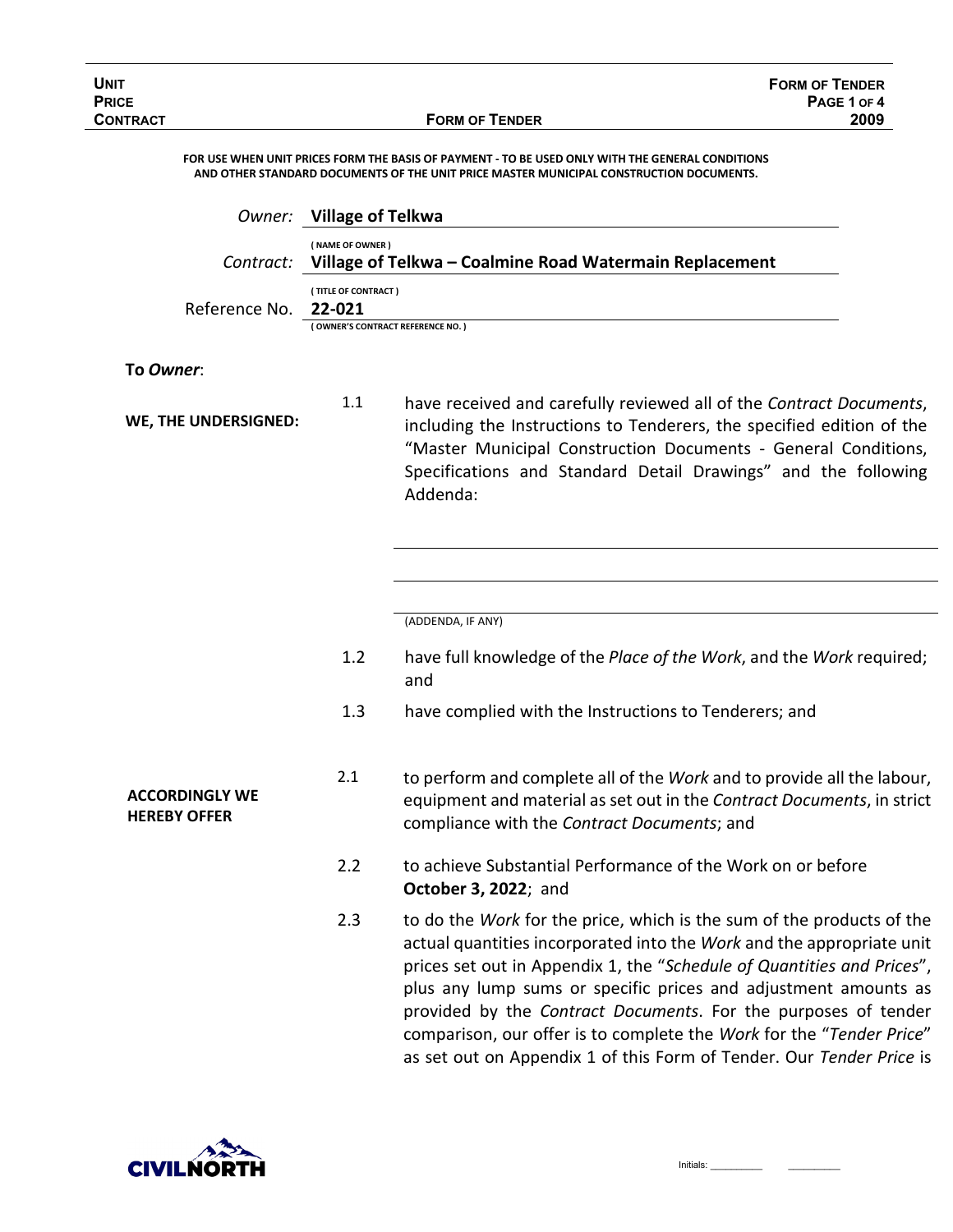| <b>UNIT</b><br><b>PRICE</b><br><b>CONTRACT</b> |     | <b>FORM OF TENDER</b>                                                                                                                                                                                                                                                                                                                                                                         | <b>FORM OF TENDER</b><br>PAGE 2 OF 4<br>2009 |
|------------------------------------------------|-----|-----------------------------------------------------------------------------------------------------------------------------------------------------------------------------------------------------------------------------------------------------------------------------------------------------------------------------------------------------------------------------------------------|----------------------------------------------|
|                                                |     | based on the estimated quantities listed in the Schedule of Quantities<br>and Prices, and excludes GST.                                                                                                                                                                                                                                                                                       |                                              |
| <b>WE CONFIRM:</b>                             | 3.1 | that we understand and agree that the quantities as listed in the<br>Schedule of Quantities and Prices are estimated, and that the actual<br>quantities will vary.                                                                                                                                                                                                                            |                                              |
| <b>WE CONFIRM:</b>                             | 4.1 | that the following appendices are attached to and form a part of this<br>tender:                                                                                                                                                                                                                                                                                                              |                                              |
|                                                |     | the Appendices as required by paragraph 5.3 of the Instructions<br>4.1.1<br>to Tenderers - Part II; and                                                                                                                                                                                                                                                                                       |                                              |
|                                                |     | the <i>Bid Security</i> as required by paragraph 5.2 of the<br>4.1.2<br>Instructions to Tenderers - Part II.                                                                                                                                                                                                                                                                                  |                                              |
| <b>WE AGREE:</b>                               | 5.1 | that this tender will be irrevocable and open for acceptance by the<br>Owner for a period of 60 calendar days from the day following the<br>Tender Closing Date and Time, even if the tender of another<br>tenderer is accepted by the Owner. If within this period the Owner<br>delivers a written notice ("Notice of Award") by which the Owner<br>accepts our tender we will:              |                                              |
|                                                |     | 5.1.1 within 5 Days of receipt of the written Notice of Award<br>deliver to the Owner:                                                                                                                                                                                                                                                                                                        |                                              |
|                                                |     | 1. a Performance Bond and a Labour and Material<br>Payment Bond, each in the amount of 50% of the<br>Contract Price, covering the performance of the Work<br>including the Contractor's obligations during the<br>Maintenance Period, issued by a surety licensed to<br>carry on the business of suretyship in the province of<br>British Columbia, and in a form acceptable to the<br>Owner; |                                              |
|                                                |     | 2. a Construction Schedule, as provided by GC 4.6.1;                                                                                                                                                                                                                                                                                                                                          |                                              |
|                                                |     | 3. a "clearance letter" indicating that the tenderer is in<br>Worksafe BC compliance; and                                                                                                                                                                                                                                                                                                     |                                              |

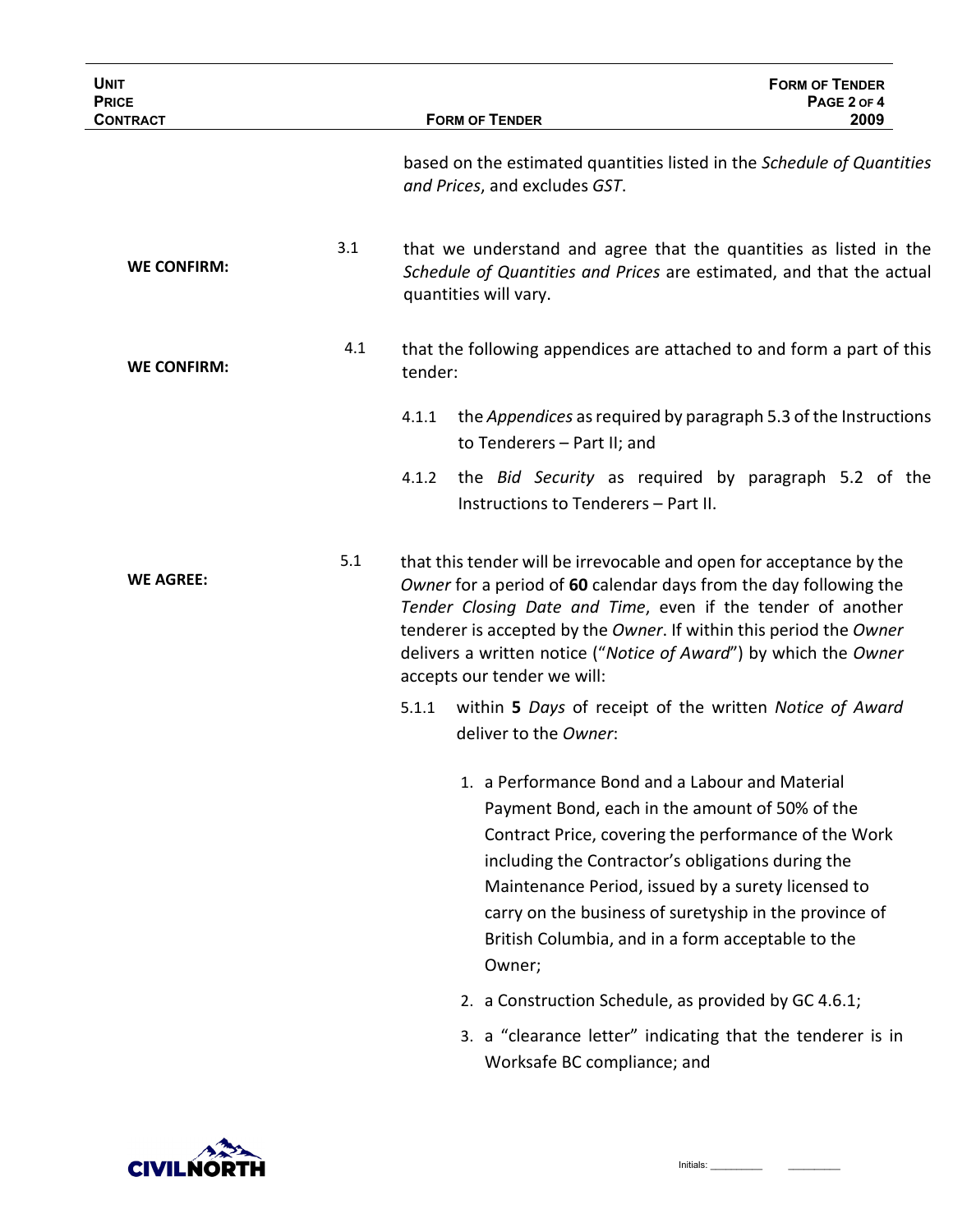| <b>UNIT</b><br><b>PRICE</b><br><b>CONTRACT</b> |     |                | <b>FORM OF TENDER</b> | <b>FORM OF TENDER</b><br>PAGE 3 OF 4<br>2009                                                                                                                                                                                                                                                                                                                                                                       |
|------------------------------------------------|-----|----------------|-----------------------|--------------------------------------------------------------------------------------------------------------------------------------------------------------------------------------------------------------------------------------------------------------------------------------------------------------------------------------------------------------------------------------------------------------------|
|                                                |     |                |                       | 4. a copy of the insurance policies as specified in GC 24<br>indicating that all such insurance coverage is in place<br>and the Village of Telkwa to be additionally insured.                                                                                                                                                                                                                                      |
|                                                |     | 5.1.2<br>5.1.3 |                       | within 2 Days of receipt of written "Notice to Proceed", or<br>such longer time as may be otherwise specified in the<br>Notice to Proceed, commence the Work; and<br>sign the Contract Documents as required by GC 2.1.2                                                                                                                                                                                           |
| <b>WE AGREE:</b>                               | 6.1 |                |                       | that, if we receive written Notice of Award of this Contract and,<br>contrary to paragraph 5 of this Form of Tender, we:                                                                                                                                                                                                                                                                                           |
|                                                |     | 6.1.1          |                       | fail or refuse to deliver the documents as specified by<br>paragraph 5.1.1 of this Form of Tender; or                                                                                                                                                                                                                                                                                                              |
|                                                |     | 6.1.2          |                       | fail or refuse to commence the Work as required by the<br>Notice to Proceed,                                                                                                                                                                                                                                                                                                                                       |
|                                                |     |                |                       | then such failure or refusal will be deemed to be a refusal<br>by us to enter into the Contract and the Owner may, on<br>written notice to us, award the Contract to another party.<br>We further agree that, as full compensation on account of<br>damages suffered by the Owner because of such failure or<br>refusal, the Bid Security shall be forfeited to the Owner, in<br>an amount equal to the lesser of: |
|                                                |     |                | 6.1.3                 | the face value of the Bid Security; and                                                                                                                                                                                                                                                                                                                                                                            |
|                                                |     |                | 6.1.4                 | the amount by which our Tender Price is less than<br>the amount for which the Owner contracts with<br>another party to perform the Work.                                                                                                                                                                                                                                                                           |

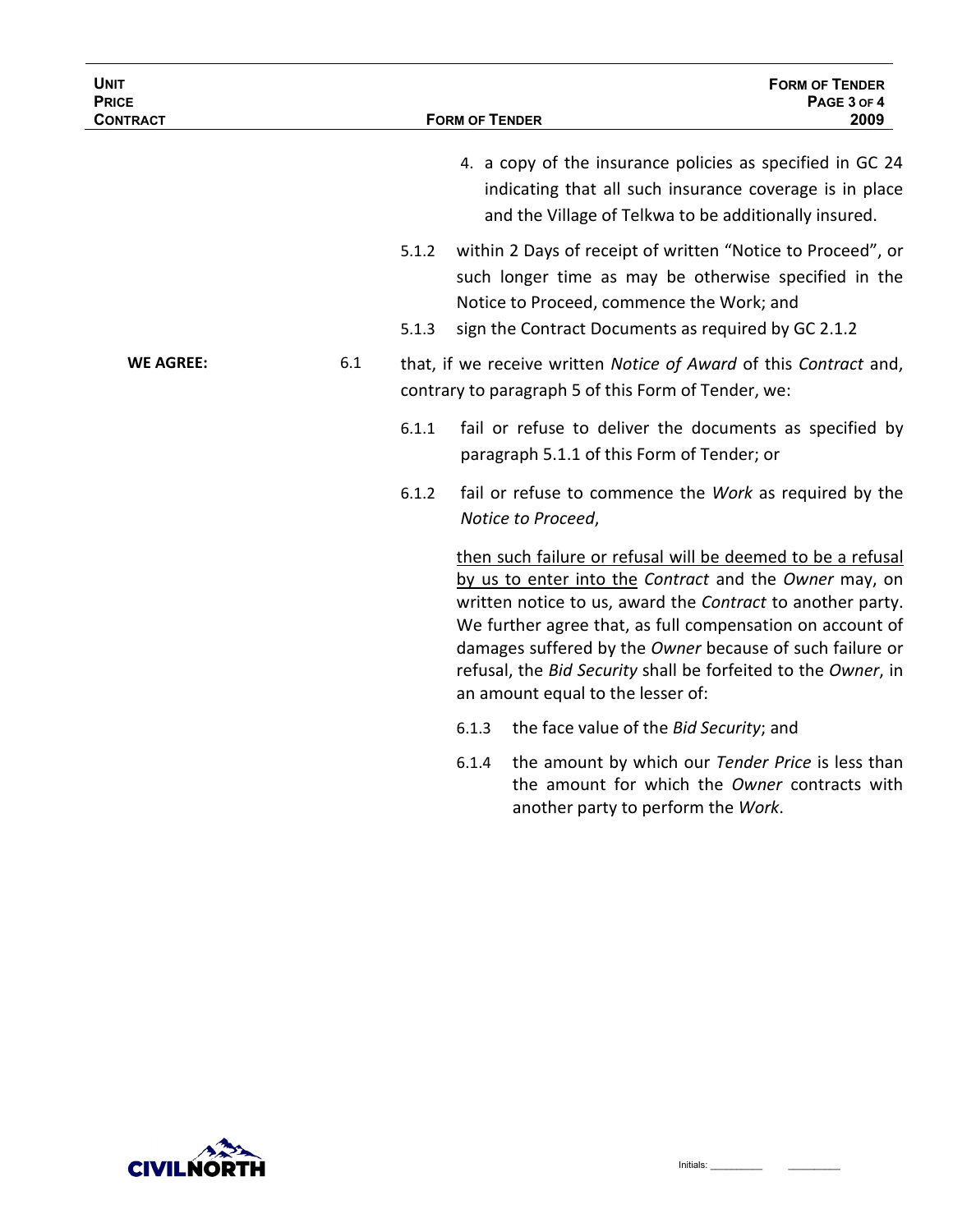### **OUR ADDRESS is as follows:**

| <b>This</b> |                        | Tender is executed this<br>$, 20$ $\_$                     |  | day | of |
|-------------|------------------------|------------------------------------------------------------|--|-----|----|
| Contractor: |                        |                                                            |  |     |    |
|             |                        | (FULL LEGAL NAME OF CONTRACTOR, PARTNERSHIP OR INDIVIDUAL) |  |     |    |
|             | (AUTHORIZED SIGNATORY) |                                                            |  |     |    |

Initials: \_\_\_\_\_\_\_\_\_\_ \_\_\_\_\_\_\_\_\_\_

*(AUTHORIZED SIGNATORY)*

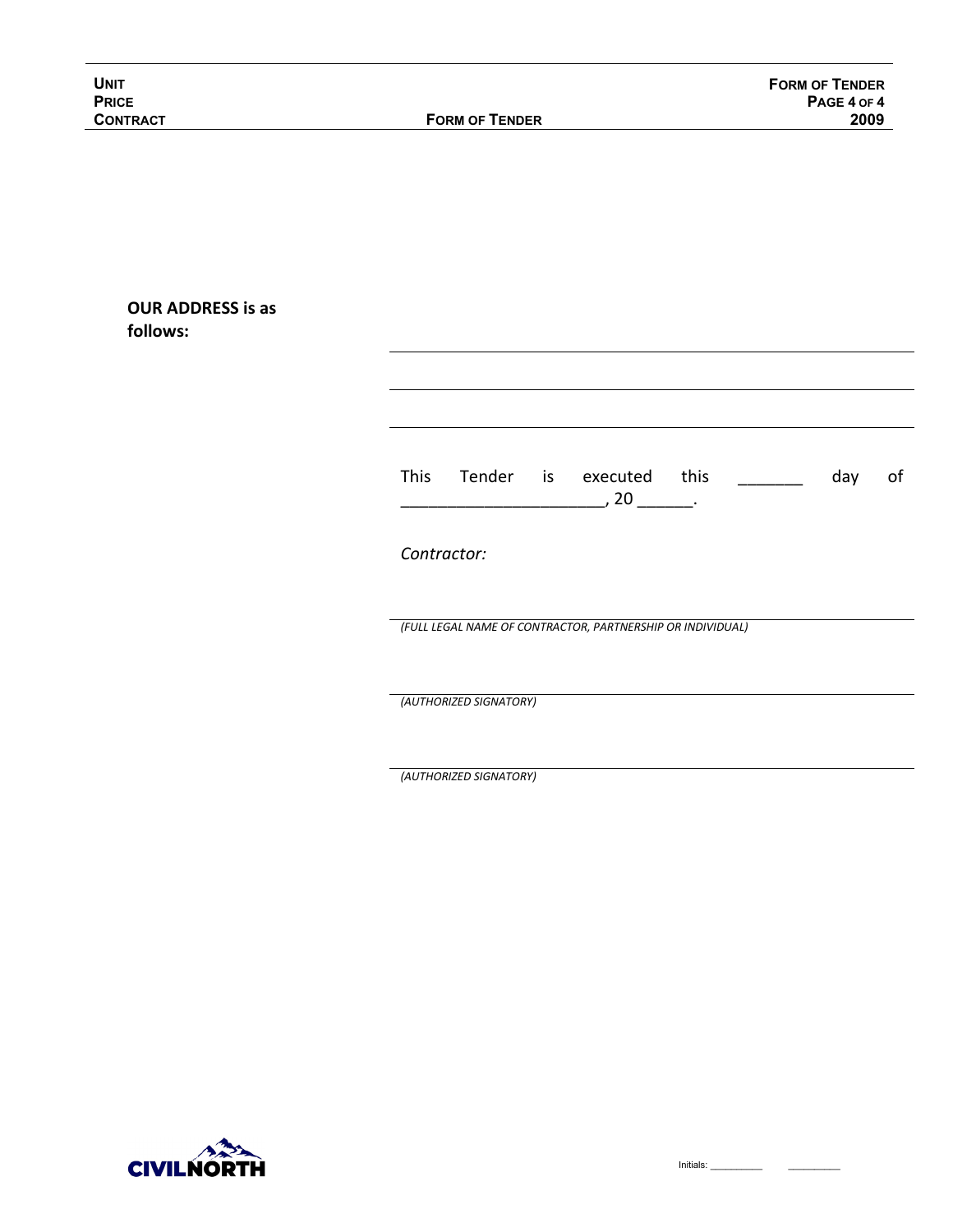| UNIT            |
|-----------------|
| <b>PRICE</b>    |
| <b>CONTRACT</b> |

# **THIS PAGE INTENTIONALLY LEFT BLANK**

Remove Page and insert Appendix 1 Schedule of Quantities

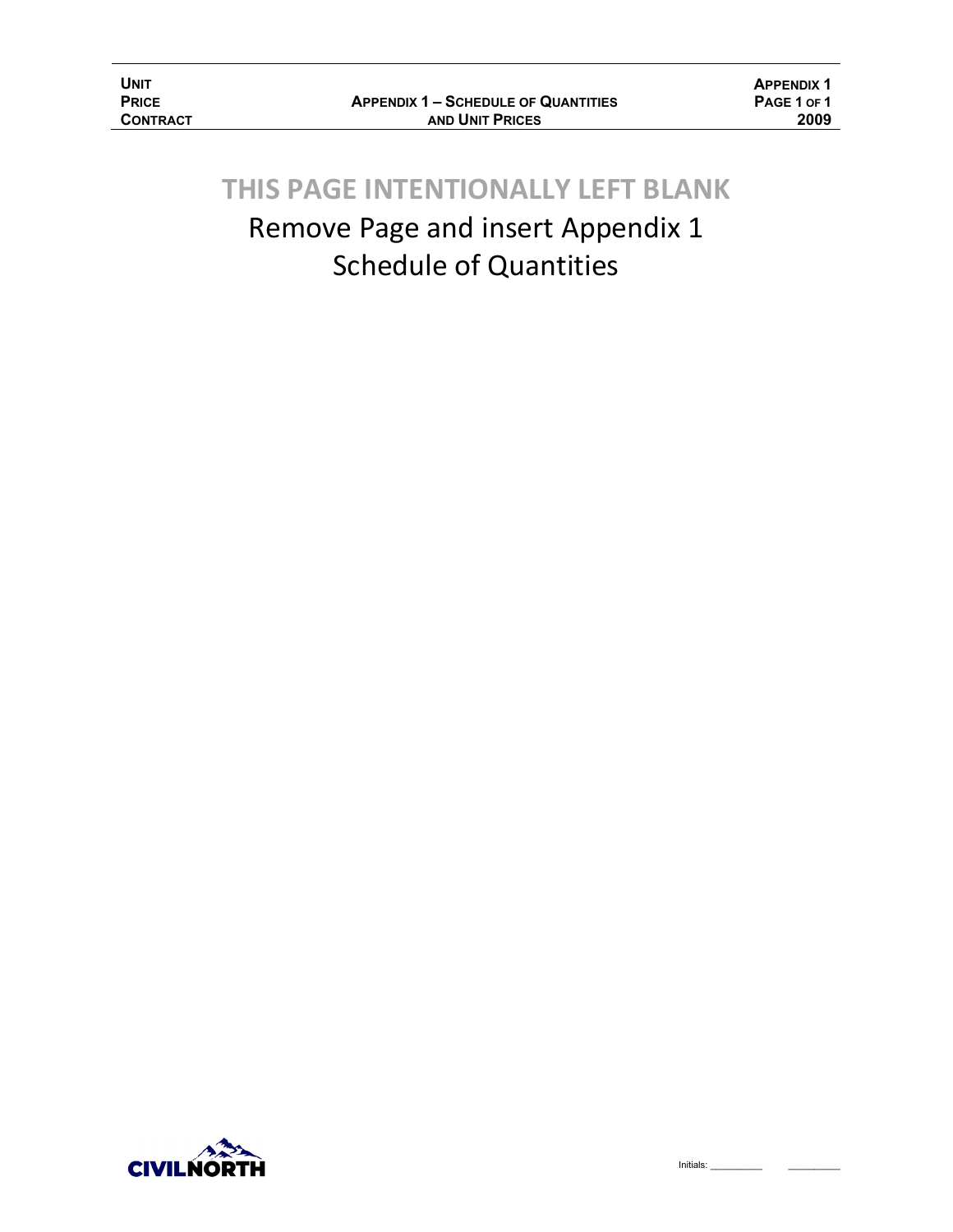### **Village of Telkwa – Coalmine Road Watermain Replacement**

**( TITLE OF CONTRACT )**

See paragraph 5.3.2 of the Instructions to Tenderers – Part II.

Indicate Schedule with bar chart with major item descriptions and time.

MILESTONE DATES:

| <b>ACTIVITY</b> | <b>CONSTRUCTION SCHEDULE</b> |                |              |                         |   |   |                         |   |   |    |
|-----------------|------------------------------|----------------|--------------|-------------------------|---|---|-------------------------|---|---|----|
|                 | $\mathbf{1}$                 | $\overline{2}$ | $\mathbf{3}$ | $\overline{\mathbf{4}}$ | 5 | 6 | $\overline{\mathbf{z}}$ | 8 | 9 | 10 |
|                 |                              |                |              |                         |   |   |                         |   |   |    |
|                 |                              |                |              |                         |   |   |                         |   |   |    |
|                 |                              |                |              |                         |   |   |                         |   |   |    |
|                 |                              |                |              |                         |   |   |                         |   |   |    |
|                 |                              |                |              |                         |   |   |                         |   |   |    |
|                 |                              |                |              |                         |   |   |                         |   |   |    |
|                 |                              |                |              |                         |   |   |                         |   |   |    |
|                 |                              |                |              |                         |   |   |                         |   |   |    |
|                 |                              |                |              |                         |   |   |                         |   |   |    |
|                 |                              |                |              |                         |   |   |                         |   |   |    |
|                 |                              |                |              |                         |   |   |                         |   |   |    |
|                 |                              |                |              |                         |   |   |                         |   |   |    |
|                 |                              |                |              |                         |   |   |                         |   |   |    |
|                 |                              |                |              |                         |   |   |                         |   |   |    |

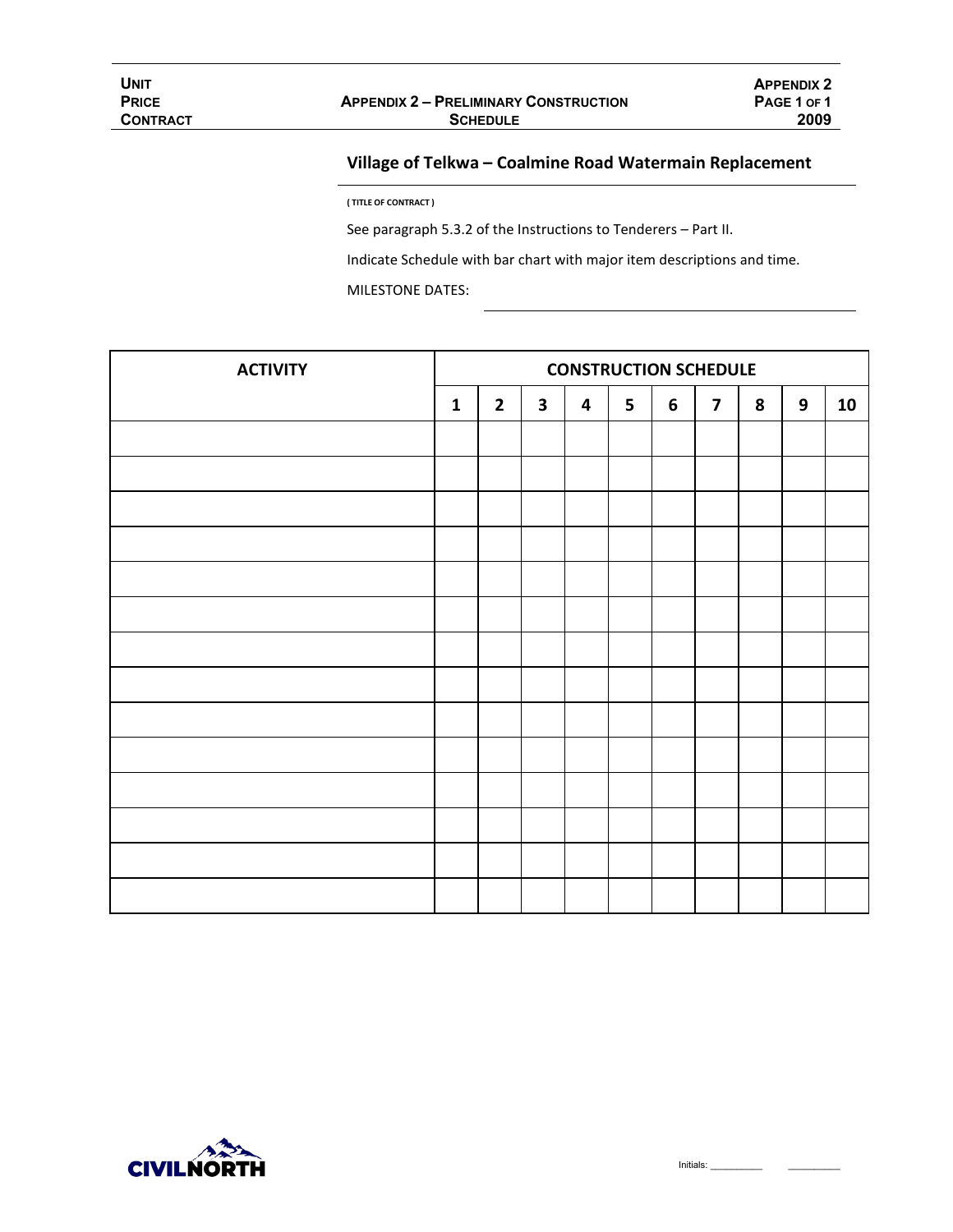| Unit            |                                   | <b>APPENDIX 3</b> |
|-----------------|-----------------------------------|-------------------|
| <b>PRICE</b>    | <b>APPENDIX 3 - EXPERIENCE OF</b> | PAGE 1 OF 1       |
| <b>CONTRACT</b> | <b>SUPERINTENDENT</b>             | 2009              |

### **Village of Telkwa – Coalmine Road Watermain Replacement**

**( TITLE OF CONTRACT )** 

### See paragraph 5.3.3 of the Instructions to Tenderers – Part II.

| Name:              |  |
|--------------------|--|
| <b>Experience:</b> |  |
|                    |  |
| Dates:             |  |
| Project Name:      |  |
| Responsibility:    |  |
|                    |  |
| References:        |  |
|                    |  |
|                    |  |
| Dates:             |  |
| Project Name:      |  |
| Responsibility:    |  |
|                    |  |
| References:        |  |
|                    |  |
|                    |  |
| Dates:             |  |
| Project Name:      |  |
| Responsibility:    |  |
|                    |  |
|                    |  |
| References:        |  |
|                    |  |
|                    |  |
| Dates:             |  |
| Project Name:      |  |
| Responsibility:    |  |
|                    |  |
| References:        |  |
|                    |  |
|                    |  |

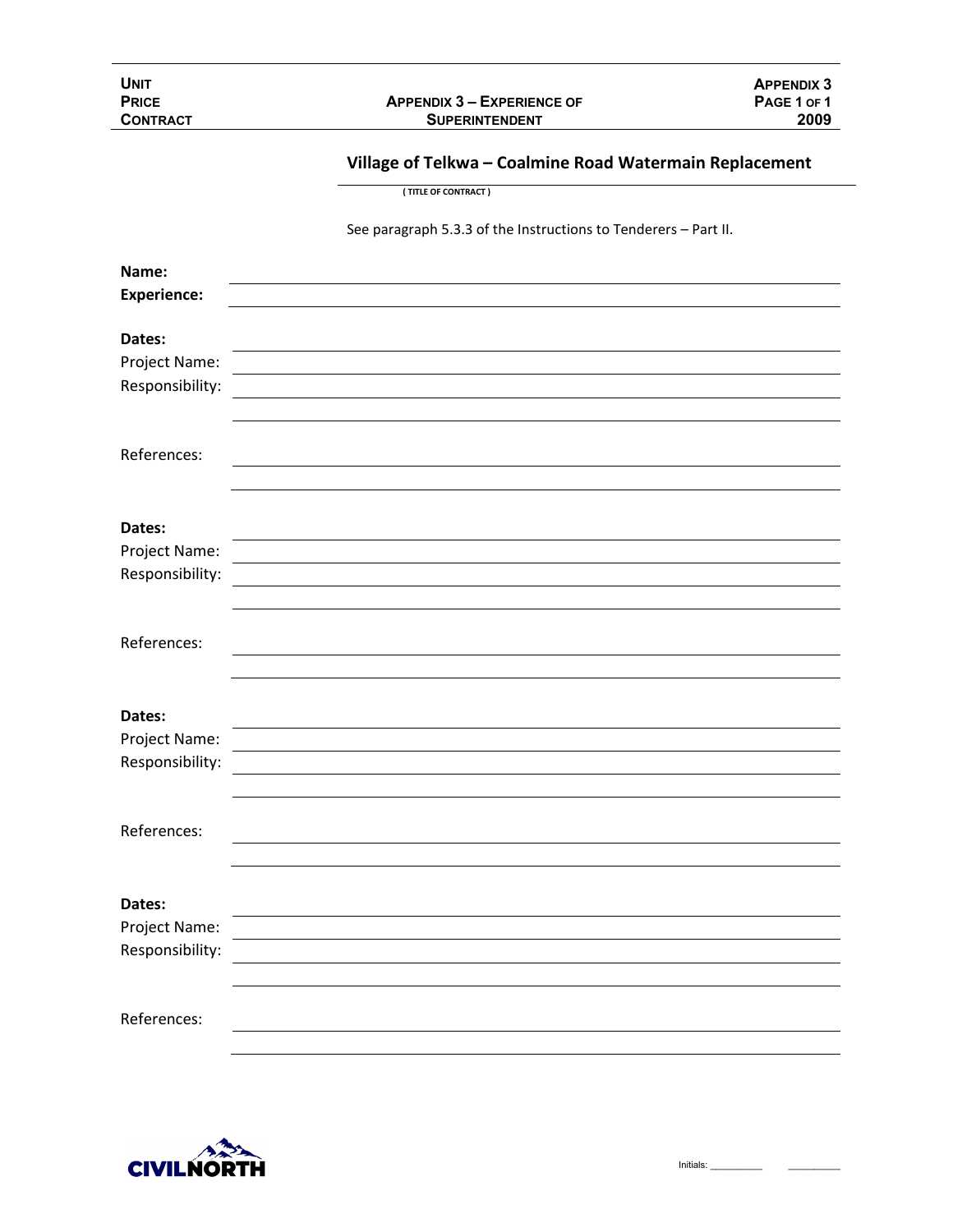Initials: \_\_\_\_\_\_\_\_\_\_ \_\_\_\_\_\_\_\_\_\_

### **Village of Telkwa – Coalmine Road Watermain Replacement**

**( TITLE OF CONTRACT )** 

See paragraph 5.3.4 of the Instructions to Tenderers – Part II.

| <b>PROJECT</b> | <b>OWNER / CONTACT NAME</b><br><b>PHONE and FAX</b> | <b>WORK</b><br><b>DESCRIPTION</b> | VALUE (\$) |
|----------------|-----------------------------------------------------|-----------------------------------|------------|
|                | Owner /<br>Contract                                 |                                   |            |
|                | Phone<br>Fax                                        |                                   |            |
|                | Owner /<br>Contract                                 |                                   |            |
|                | Phone<br>Fax                                        |                                   |            |
|                | Owner /<br>Contract                                 |                                   |            |
|                | Phone<br>Fax                                        |                                   |            |
|                | Owner /<br>Contract                                 |                                   |            |
|                | Phone<br>Fax                                        |                                   |            |
|                | Owner /<br>Contract                                 |                                   |            |
|                | Phone<br>Fax                                        |                                   |            |
|                | Owner /<br>Contract                                 |                                   |            |
|                | Phone<br>Fax                                        |                                   |            |
|                | Owner /<br>Contract                                 |                                   |            |
|                | Phone<br>Fax                                        |                                   |            |
|                | Owner /<br>Contract                                 |                                   |            |
|                | Phone<br>Fax                                        |                                   |            |
|                | Owner /<br>Contract                                 |                                   |            |
|                | Phone<br>Fax                                        |                                   |            |
|                | Owner /<br>Contract                                 |                                   |            |
|                | Phone<br>Fax                                        |                                   |            |
|                | Owner /<br>Contract                                 |                                   |            |
|                | Phone<br>Fax                                        |                                   |            |

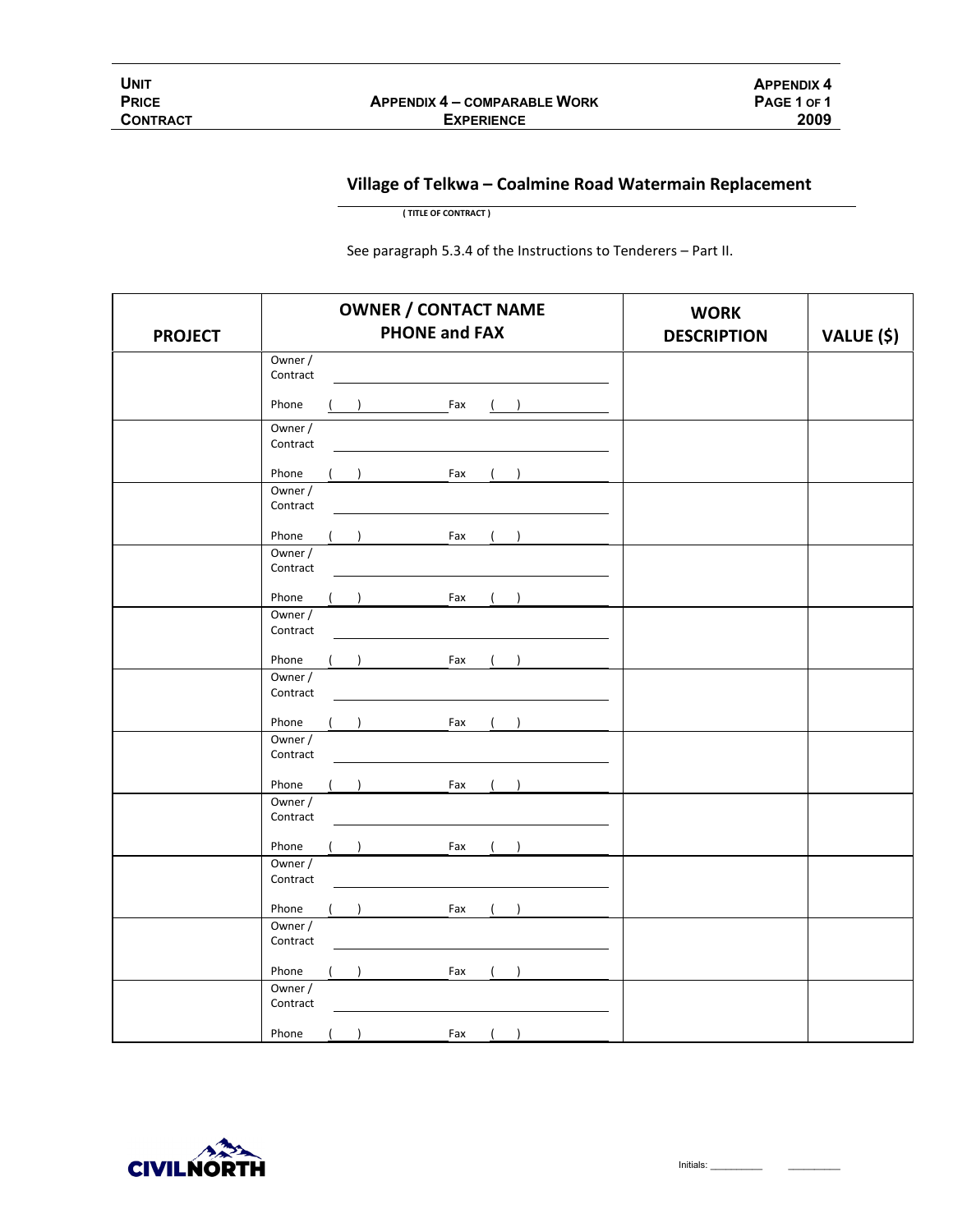| Unit            |
|-----------------|
| <b>PRICE</b>    |
| <b>CONTRACT</b> |

### **Village of Telkwa – Coalmine Road Watermain Replacement**

**( TITLE OF CONTRACT )** 

See paragraph 5.3.5 of the Instructions to Tenderers – Part II.

| <b>TENDER ITEM</b> | <b>TRADE</b> | <b>SUBCONTRACTOR NAME</b> | <b>PHONE NUMBER</b> |
|--------------------|--------------|---------------------------|---------------------|
|                    |              |                           |                     |
|                    |              |                           |                     |
|                    |              |                           |                     |
|                    |              |                           |                     |
|                    |              |                           |                     |
|                    |              |                           |                     |
|                    |              |                           |                     |
|                    |              |                           |                     |
|                    |              |                           |                     |
|                    |              |                           |                     |
|                    |              |                           |                     |
|                    |              |                           |                     |

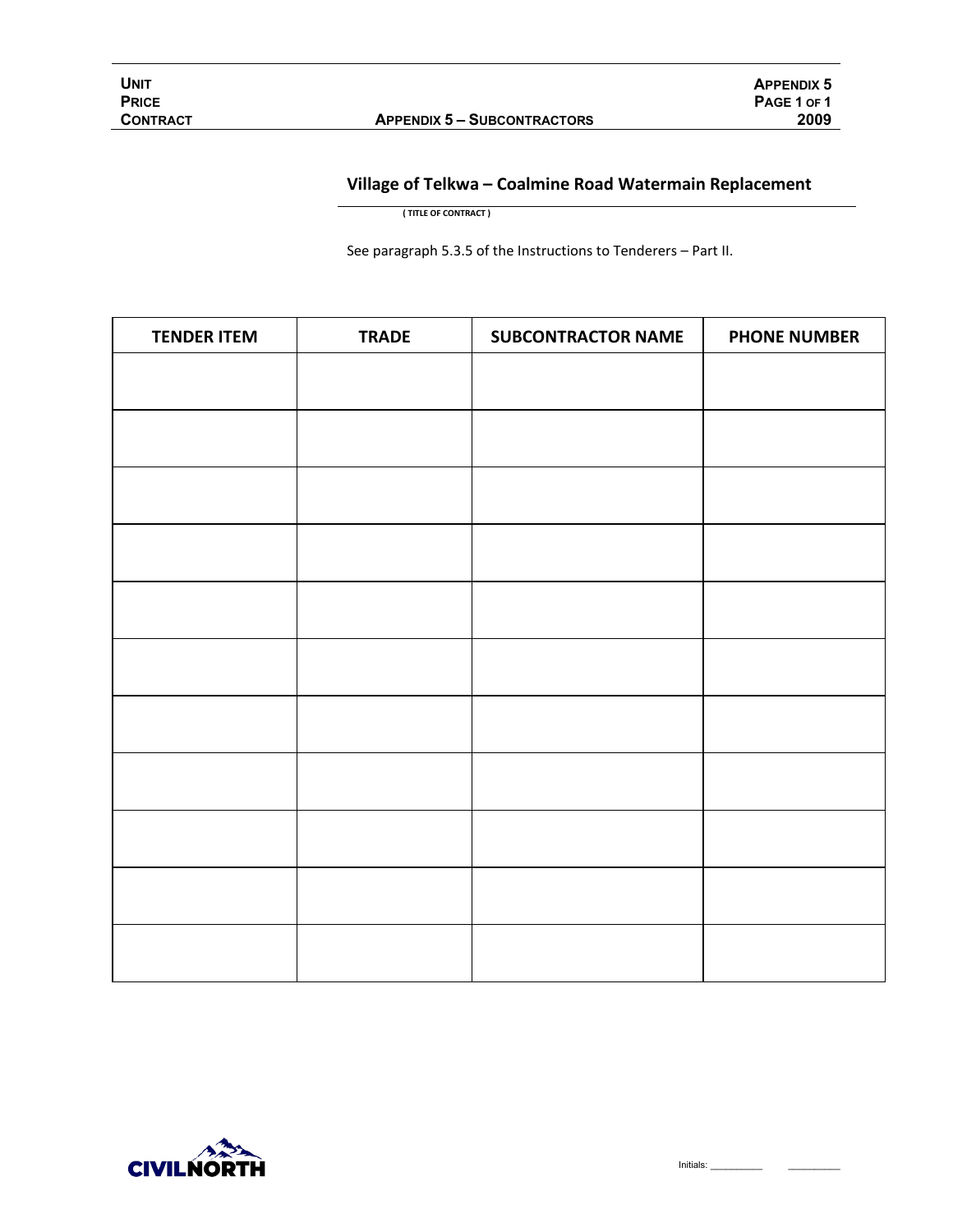**( FOR USE WHEN UNIT PRICES FORM THE BASIS OF PAYMENT TO BE USED ONLY WITH THE GENERAL CONDITIONS AND OTHER STANDARD DOCUMENTS OF THE UNIT PRICE MASTER MUNICIPAL CONSTRUCTION DOCUMENTS.)**

#### BETWEEN *OWNER* AND *CONTRACTOR*

This agreement made in duplicate this \_\_\_ day of \_\_\_\_\_\_\_\_\_\_\_\_\_, 20\_.

#### *Contract:* **Village of Telkwa – Coalmine Road Watermain Replacement**

Reference No. **22-021**

#### BETWEEN:

#### **Village of Telkwa**

**( NAME OF OWNER )**

(the "*Owner*")

AND:

**( NAME AND OFFICE ADDRESS OF CONTRACTOR )**

(the "*Contractor*")

#### **The** *Owner* **and the** *Contractor* **agree as follows:**

| <b>Article 1</b> | The Work<br>Start/<br><b>Completion</b> | 11  | The Contractor will perform all Work and provide all labour, equipment and<br>material and do all things strictly as required by the Contract Documents.                                                                                                                                                                                                                                          |
|------------------|-----------------------------------------|-----|---------------------------------------------------------------------------------------------------------------------------------------------------------------------------------------------------------------------------------------------------------------------------------------------------------------------------------------------------------------------------------------------------|
|                  | <b>Dates</b>                            | 1.2 | The Contractor will commence the Work in accordance with the Notice to<br>Proceed. The Contractor will proceed with the Work diligently, will perform<br>the Work generally in accordance with the construction schedules as required<br>by the Contract Documents and will achieve Substantial Performance of the<br>Work on or before October 3, 2022 subject to the provisions of the Contract |

*Documents* for adjustments to the *Contract Time*



Initials: \_\_\_\_\_\_\_\_\_\_ \_\_\_\_\_\_\_\_\_\_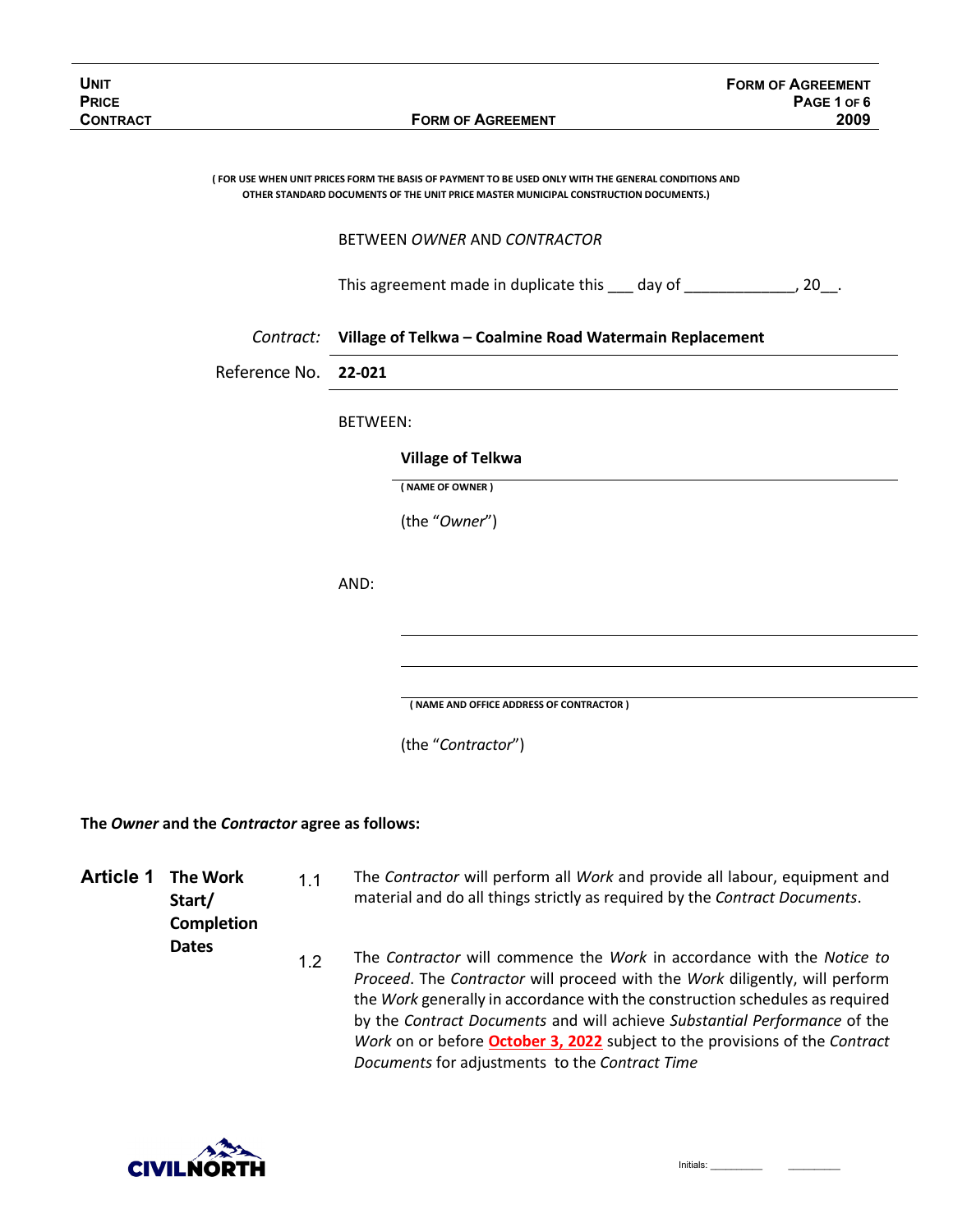| <b>UNIT</b><br><b>PRICE</b><br><b>CONTRACT</b> |                                 |     | <b>FORM OF AGREEMENT</b><br>PAGE 2 OF 6<br><b>FORM OF AGREEMENT</b><br>2009                                                                                                                                                                                                                                                                                                                                                                    |
|------------------------------------------------|---------------------------------|-----|------------------------------------------------------------------------------------------------------------------------------------------------------------------------------------------------------------------------------------------------------------------------------------------------------------------------------------------------------------------------------------------------------------------------------------------------|
|                                                |                                 | 1.3 | Time shall be of the essence of the Contract.                                                                                                                                                                                                                                                                                                                                                                                                  |
| <b>Article 2 Contract</b>                      | <b>Documents</b>                | 2.1 | The "Contract Documents" consist of the documents listed or referred to in<br>Schedule 1, entitled "Schedule of Contract Documents", which is attached and<br>forms a part of this Agreement, and includes any and all additional and<br>amending documents issued in accordance with the provisions of the Contract<br>Documents. All of the Contract Documents shall constitute the entire Contract<br>between the Owner and the Contractor. |
|                                                |                                 | 2.2 | The Contract supersedes all prior negotiations, representations or<br>agreements, whether written or oral, and the Contract may be amended only<br>in strict accordance with the provisions of the Contract Documents.                                                                                                                                                                                                                         |
|                                                | <b>Article 3 Contract Price</b> | 3.1 | The price for the Work ("Contract Price") shall be the sum in Canadian dollars<br>of the following                                                                                                                                                                                                                                                                                                                                             |
|                                                |                                 |     | 3.1.1<br>the product of the actual quantities of the items of Work listed in the<br>Schedule of Quantities and Prices which are incorporated into or made<br>necessary by the Work and the unit prices listed in the Schedule of Quantities<br>and Prices; plus                                                                                                                                                                                |
|                                                |                                 |     | 3.1.2<br>all lump sums, if any, as listed in the Schedule of Quantities and Prices,<br>for items relating to or incorporated into the Work; plus                                                                                                                                                                                                                                                                                               |
|                                                |                                 |     | 3.1.3<br>any adjustments, including any payments owing on account of<br>Changes and agreed to Extra Work, approved in accordance with the<br>provisions of the Contract Documents.                                                                                                                                                                                                                                                             |
|                                                |                                 | 3.2 | The Contract Price shall be the entire compensation owing to the Contractor<br>for the Work and this compensation shall cover and include all profit and all<br>costs of supervision, labour, material, equipment, overhead, financing, and all<br>other costs and expenses whatsoever incurred in performing the Work.                                                                                                                        |
| <b>Article 4</b>                               | Payment                         | 4.1 | Subject to applicable legislation and the provisions of the Contract<br>Documents, the Owner shall make payments to the Contractor.                                                                                                                                                                                                                                                                                                            |
|                                                |                                 | 4.2 | If the Owner fails to make payments to the Contractor as they become due in<br>accordance with the terms of the Contract Documents then interest<br>calculated at 2% per annum over the prime commercial lending rate of the<br>Royal Bank of Canada on such unpaid amounts shall also become due and<br>payable until payment. Such interest shall be calculated and added to any<br>unpaid amounts monthly.                                  |

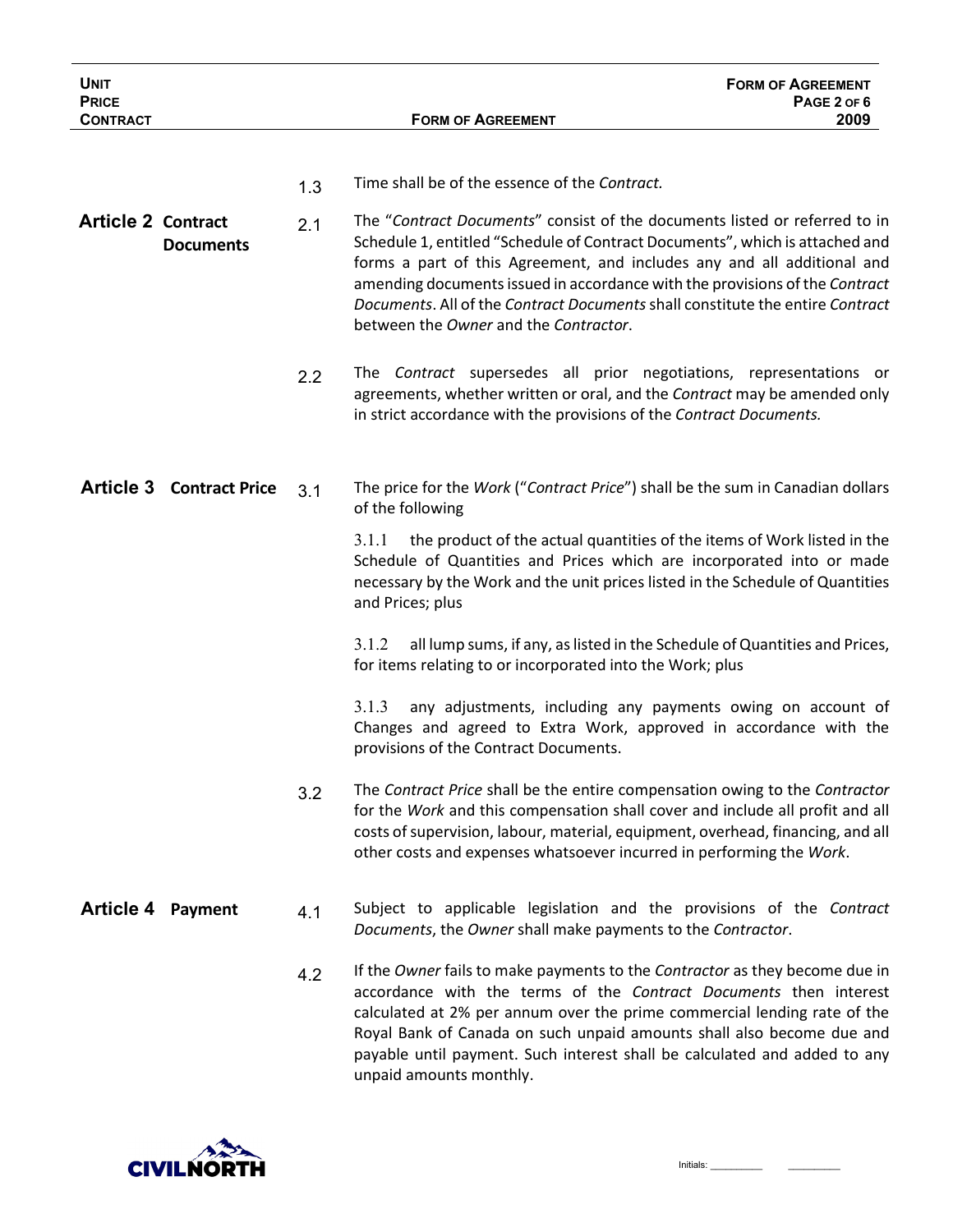| <b>UNIT</b><br><b>PRICE</b><br><b>CONTRACT</b> |                                      | <b>FORM OF AGREEMENT</b><br>PAGE 3 OF 6<br><b>FORM OF AGREEMENT</b><br>2009                                                                                                                                                                                                                                                                                                        |
|------------------------------------------------|--------------------------------------|------------------------------------------------------------------------------------------------------------------------------------------------------------------------------------------------------------------------------------------------------------------------------------------------------------------------------------------------------------------------------------|
| <b>Article 5</b>                               | <b>Rights and</b><br><b>Remedies</b> | The duties and obligations imposed by the Contract Documents and the rights<br>5.1<br>and remedies available thereunder shall be in addition to and not a limitation<br>of any duties, obligations, rights and remedies otherwise imposed or available<br>by law.                                                                                                                  |
|                                                |                                      | Except as specifically set out in the Contract Documents, no action or failure<br>5.2<br>to act by the Owner, Contract Administrator or Contractor shall constitute a<br>waiver of any of the parties' rights or duties afforded under the Contract, nor<br>shall any such action or failure to act constitute an approval of or<br>acquiescence in any breach under the Contract. |
| <b>Article 6</b>                               | <b>Notices</b>                       | Communications among the Owner, the Contract Administrator and the<br>6.1<br>Contractor, including all written notices required by the Contract Documents,<br>may be delivered by hand, or by fax, or by pre-paid registered mail to the<br>addresses as set out below:                                                                                                            |
|                                                |                                      | The Owner:                                                                                                                                                                                                                                                                                                                                                                         |
|                                                |                                      | <b>Village of Telkwa</b>                                                                                                                                                                                                                                                                                                                                                           |
|                                                |                                      | 1415 Hankin Ave, Telkwa, BC. VOJ 2X0                                                                                                                                                                                                                                                                                                                                               |
|                                                |                                      | Fax:<br>(250) 846-9572                                                                                                                                                                                                                                                                                                                                                             |
|                                                |                                      | Attention:                                                                                                                                                                                                                                                                                                                                                                         |
|                                                |                                      | The Contractor:                                                                                                                                                                                                                                                                                                                                                                    |
|                                                |                                      |                                                                                                                                                                                                                                                                                                                                                                                    |
|                                                |                                      | Fax:                                                                                                                                                                                                                                                                                                                                                                               |
|                                                |                                      | Attention:                                                                                                                                                                                                                                                                                                                                                                         |
|                                                |                                      | The Contract Administrator:                                                                                                                                                                                                                                                                                                                                                        |
|                                                |                                      | Civil North Consulting Ltd.<br>2912 Vista Ridge Drive<br>Prince George, BC V2N 0G9<br>(778) 215-4234<br>Fax:                                                                                                                                                                                                                                                                       |
|                                                |                                      | Attention:                                                                                                                                                                                                                                                                                                                                                                         |

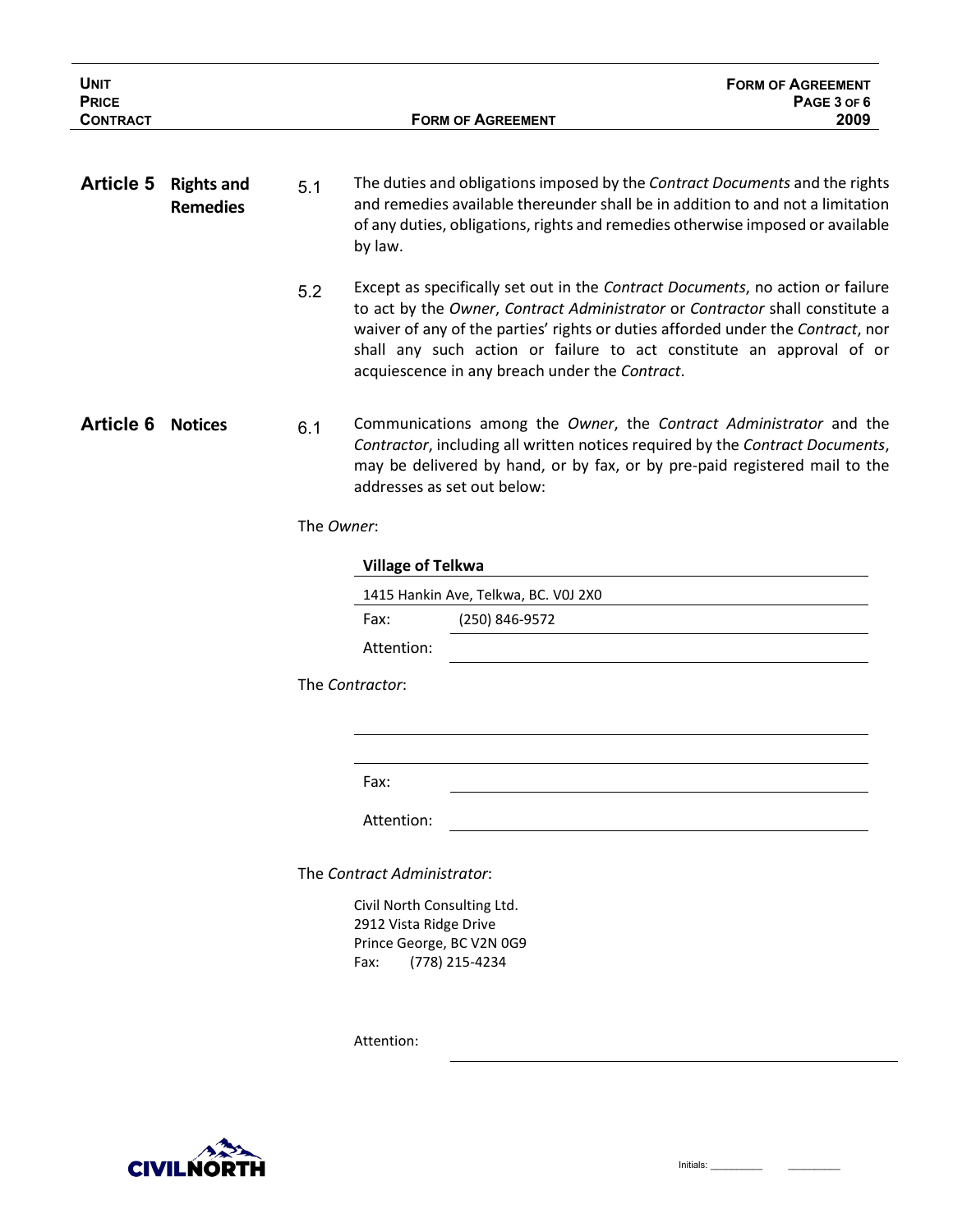| <b>UNIT</b><br><b>PRICE</b> |             | <b>FORM OF AGREEMENT</b><br>PAGE 4 OF 6                                                                                                                                                                                                                                                                           |
|-----------------------------|-------------|-------------------------------------------------------------------------------------------------------------------------------------------------------------------------------------------------------------------------------------------------------------------------------------------------------------------|
| <b>CONTRACT</b>             |             | 2009<br><b>FORM OF AGREEMENT</b>                                                                                                                                                                                                                                                                                  |
|                             | 6.2         | A communication or notice that is addressed as above shall be considered to<br>have been received:                                                                                                                                                                                                                |
|                             |             | 6.2.1<br>immediately upon delivery, if delivered by hand; or                                                                                                                                                                                                                                                      |
|                             |             | 6.2.2<br>immediately upon transmission if sent by fax and received in hard<br>copy; or                                                                                                                                                                                                                            |
|                             |             | 6.2.3<br>after 5 Days from date of posting if sent by registered mail.                                                                                                                                                                                                                                            |
|                             | 6.3         | The Owner or the Contractor may, at any time, change its address for notice<br>by giving written notice to the other at the address then applicable. Similarly<br>if the Contract Administrator changes its address for notice then the Owner<br>will give or cause to be given written notice to the Contractor. |
|                             | 6.4         | The sender of a notice by fax assumes all risk that the fax is received in hard<br>copy.                                                                                                                                                                                                                          |
| <b>Article 7</b><br>General | 7.1         | This Contract shall be construed according to the laws of British Columbia.                                                                                                                                                                                                                                       |
|                             | 7.2         | The Contractor shall not, without the express written consent of the Owner,<br>assign this Contract, or any portion of this Contract.                                                                                                                                                                             |
|                             | 7.3         | The headings included in the Contract Documents are for convenience only<br>and do not form part of this Contract and will not be used to interpret, define<br>or limit the scope or intent of this Contract or any of the provisions of the<br><b>Contract Documents.</b>                                        |
|                             | 7.4         | A word in the Contract Documents in the singular includes the plural and, in<br>each case, vice versa.                                                                                                                                                                                                            |
|                             | 7.5         | This agreement shall ensure to the benefit of and be binding upon the parties<br>and their successors, executors, administrators and assigns.                                                                                                                                                                     |
|                             |             | IN WITNESS WHEREOF the parties hereto have executed this Agreement the day<br>and year first written above.                                                                                                                                                                                                       |
|                             | Contractor: |                                                                                                                                                                                                                                                                                                                   |
|                             |             |                                                                                                                                                                                                                                                                                                                   |
|                             |             | (AUTHORIZED SIGNATORY)                                                                                                                                                                                                                                                                                            |

**(AUTHORIZED SIGNATORY)**

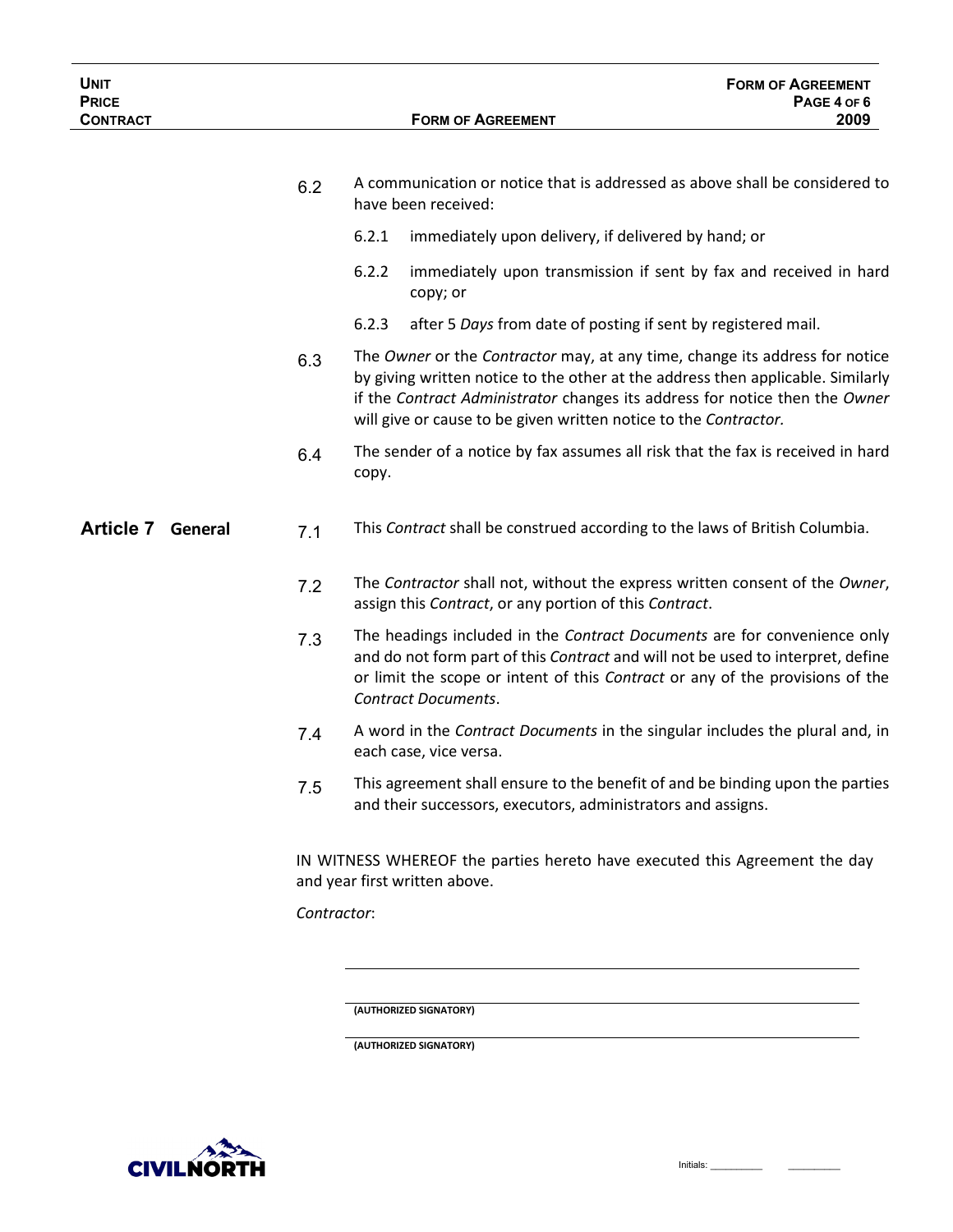**CONTRACT FORM OF AGREEMENT** 

*Owner*:

**Village of Telkwa**

**(FULL LEGAL NAME OF CORPORATION, PARTNERSHIP OR INDIVIDUAL)**

**(AUTHORIZED SIGNATORY)**

**(AUTHORIZED SIGNATORY)**

#### **(INCLUDE IN LIST ALL DOCUMENTS INCLUDING, IF ANY, SUPPLEMENTARY GENERAL CONDITIONS, SUPPLEMENTARY SPECIFICATIONS,SUPPLEMENTARY STANDARD DETAIL DRAWINGS.)**

**Schedule 1 Schedule of Contract**  The following is an exact and complete list of the *Contract Documents*, as referred to in Article 2.1 of the Agreement.

**Documents**

*NOTE***:** The documents noted with "\*" are contained in the "Master Municipal Construction Documents - General Conditions, Specifications and Standard Detail Drawings", Platinum Edition dated 2009. All sections and supplements of this publication are included in the *Contract Documents.*

- 8.1 Agreement, including all Schedules;
- 8.2 General Conditions\*;
- 8.3 Supplemental General Conditions;
- 8.4 Specifications\*;
- 8.5 Supplemental Specifications;
- 8.6 Standard Detail Drawings\*;
- 8.7 Executed Form of Tender, including all Appendices;
- 8.8 *Contract Drawings* listed in Schedule 2 to the Agreement "List of *Contract Drawings*";

Initials:

- 8.9 Instructions to Tenderers Part I;
- 8.10 Instructions to Tenderers Part II\*;
- 8.11 The following Addenda:

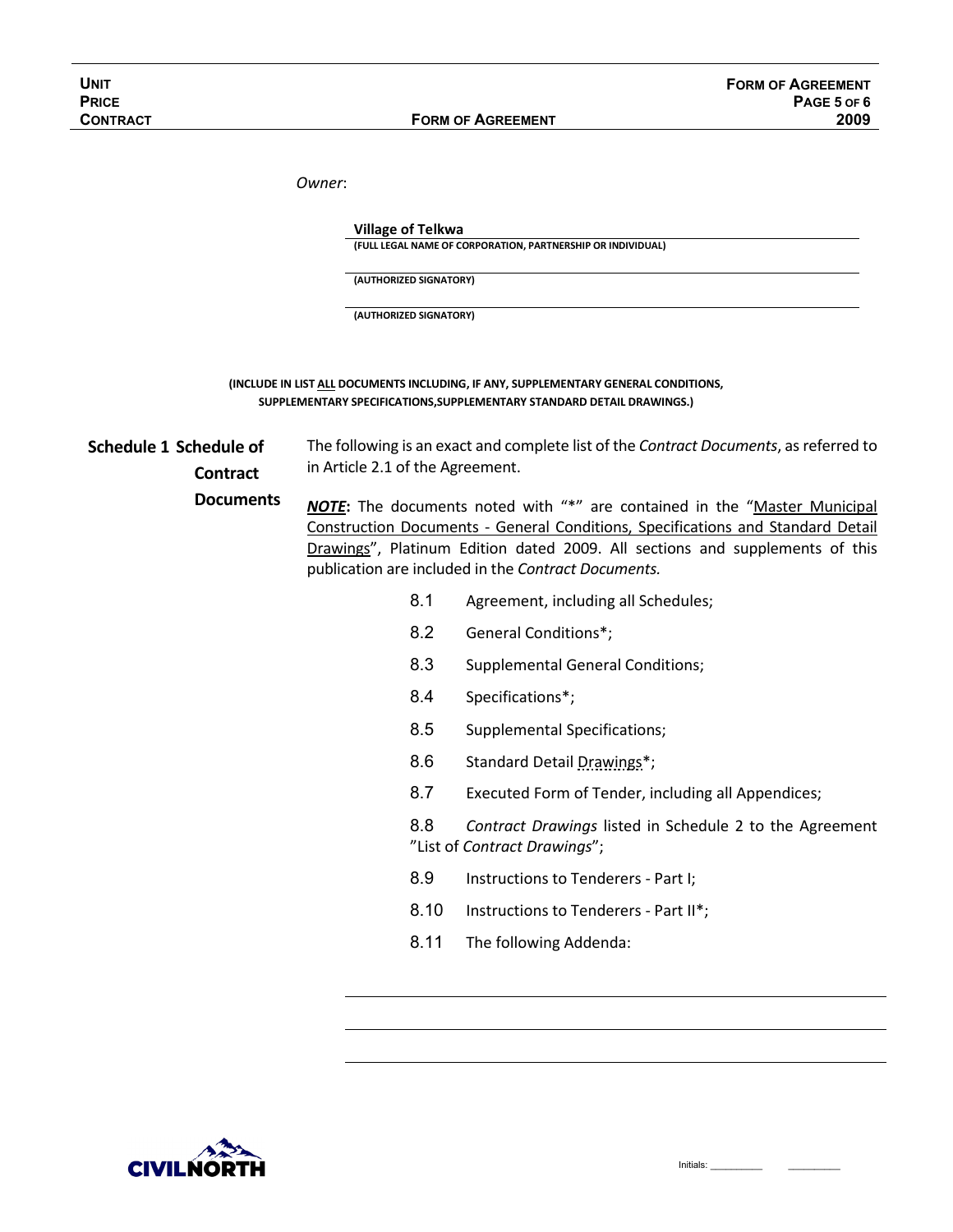Initials:

#### **(COMPLETE LISTING OF ALL DRAWINGS, PLANS AND SKETCHES WHICH ARE TO FORM A PART OF THE CONTRACT, OTHER THAN STANDARD DETAIL DRAWINGS AND SUPPLEMENTARY STANDARD DETAIL DRAWINGS.)**

### **List of Contract Drawings**

| <b>TITLE</b>             | DRAWING NO. | <b>REVISION NO.</b> | <b>REV. DATE</b> |
|--------------------------|-------------|---------------------|------------------|
| Project Overview         | $G - 001$   | 2                   | May 9, 2022      |
| Project Overview         | $G-002$     | 2                   | May 9, 2022      |
| Plan and Profile         | $C-001$     | $\overline{2}$      | May 9, 2022      |
| Plan and Profile         | $C-002$     | $\overline{2}$      | May 9, 2022      |
| Plan and Profile         | $C-003$     | 2                   | May 9, 2022      |
| Plan and Profile         | $C-004$     | 2                   | May 9, 2022      |
| Plan and Profile         | $C-005$     | $\overline{2}$      | May 9, 2022      |
| Notes and Details        | $D-001$     | 2                   | May 9, 2022      |
| <b>Notes and Details</b> | D-002       | 2                   | May 9, 2022      |
| <b>Notes and Details</b> | D-003       | 2                   | May 9, 2022      |

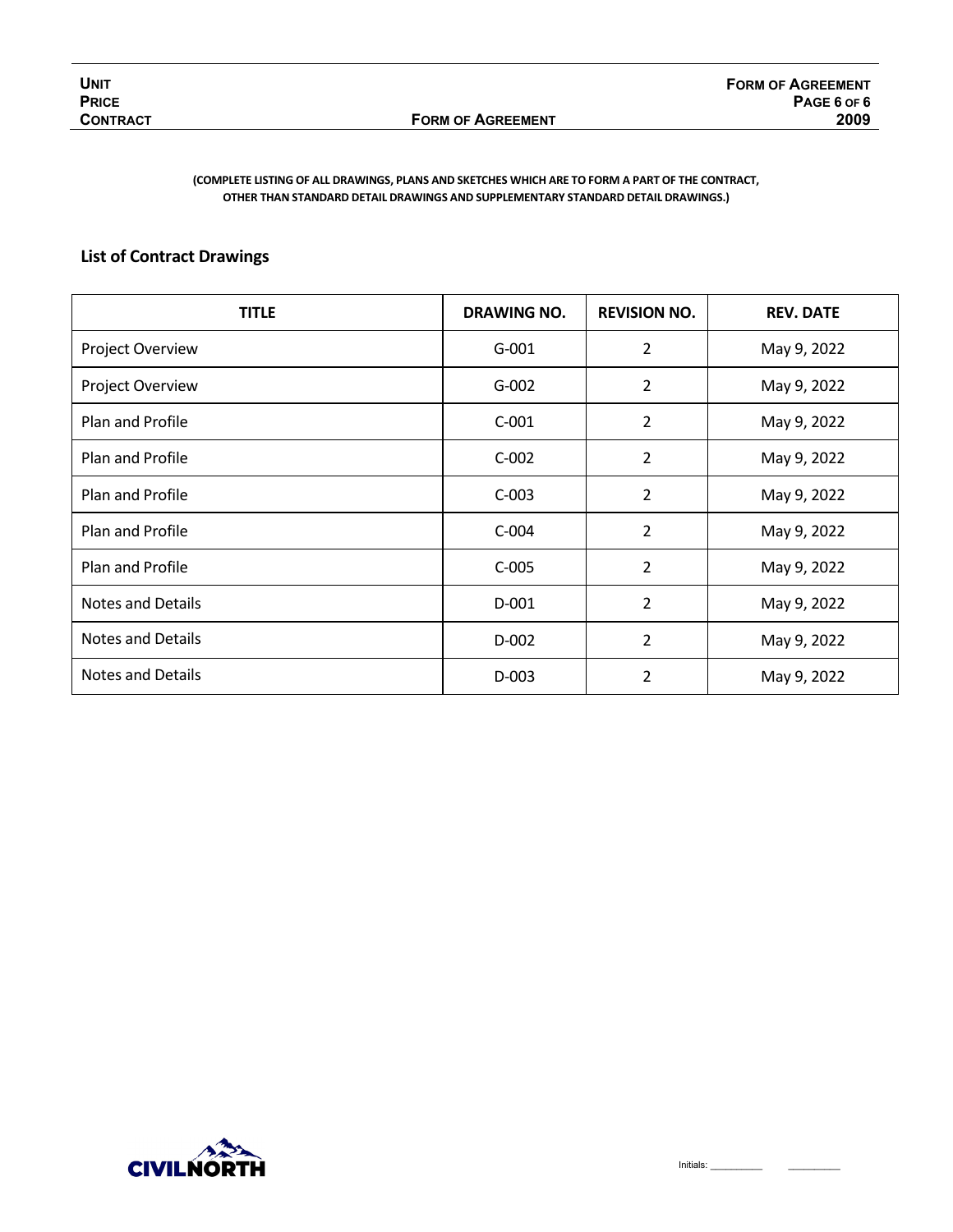|                 |                                        | <b>SUPPLEMENTAL GENERAL</b> |
|-----------------|----------------------------------------|-----------------------------|
| <b>UNIT</b>     |                                        | <b>CONDITIONS</b>           |
| <b>PRICE</b>    |                                        | PAGE 1 OF 1                 |
| <b>CONTRACT</b> | <b>SUPPLEMENTAL GENERAL CONDITIONS</b> | 2009                        |
|                 |                                        |                             |

|                      | Owner: Village of Telkwa                                          |  |  |
|----------------------|-------------------------------------------------------------------|--|--|
|                      | (NAME OF OWNER)                                                   |  |  |
|                      | Contract: Village of Telkwa - Coalmine Road Watermain Replacement |  |  |
|                      | (TITLE OF CONTRACT)                                               |  |  |
| Reference No. 22-021 |                                                                   |  |  |
|                      | (OWNER'S CONTRACT REFERENCE NO.)                                  |  |  |
|                      |                                                                   |  |  |

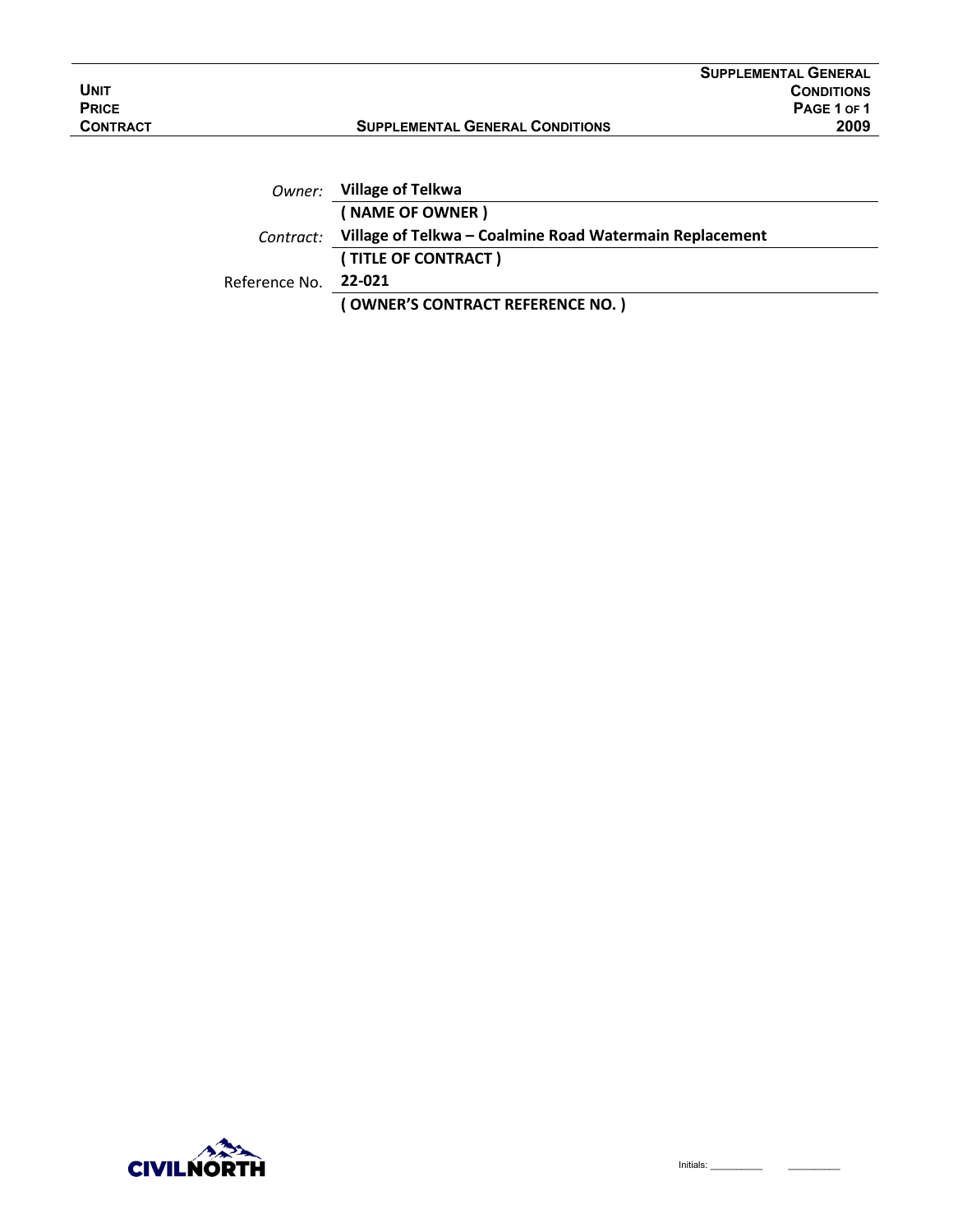#### **FOR USE WHEN UNIT PRICES FORM THE BASIS OF PAYMENT - TO BE USED ONLY WITH THE GENERAL CONDITIONS AND OTHER STANDARD DOCUMENTS OF THE UNIT PRICE MASTER MUNICIPAL CONSTRUCTION DOCUMENTS.**

| Owner:               | Village of Telkwa                                                               |
|----------------------|---------------------------------------------------------------------------------|
|                      | (NAME OF OWNER)                                                                 |
| Contract:            | Village of Telkwa - Coalmine Road Watermain Replacement<br>(TITLE OF CONTRACT ) |
| Reference No. 22-021 |                                                                                 |
|                      | (OWNER'S CONTRACT REFERENCE NO.)                                                |

**Measurement for Payment Supplemental Specs**

| Line Item | <b>Description</b>                                                                                                                                                                                                                                                                                                       |  |
|-----------|--------------------------------------------------------------------------------------------------------------------------------------------------------------------------------------------------------------------------------------------------------------------------------------------------------------------------|--|
| General   | Except as noted following, payment for all items to be as per MMCD<br>standards as outlined in the MMCD Platinum. Also, except as noted<br>following, all unit rates to be 'Supply and Install'.                                                                                                                         |  |
| 3.7       | Tie to Existing: will be measured as each and will be paid for at the contract<br>price, which shall be for full compensation for all labour and equipment,<br>excavation, pipe, fittings, backfill material, backfilling and compaction and all<br>other works and materials necessary to complete the tie to existing. |  |
|           | Measurement shall be based on field confirmation of completed works.                                                                                                                                                                                                                                                     |  |
| 1.2       | Survey: Contractor is responsible for all survey required to complete<br>construction, verification of earthwork volumes and collection of data to<br>complete record drawings.                                                                                                                                          |  |
|           | There is no measurement or payment for this item. Payment for survey will<br>be incidental to the payment for work described in other Sections unless<br>shown otherwise in the Schedule of Quantities and Prices.                                                                                                       |  |
| General   | <b>Extra Work:</b> Request and receive authorization from the Contract<br>Administrator prior to commencing with any extra work.                                                                                                                                                                                         |  |
| 1.4       | Sediment and Erosion Control: Contractor to supply adequate means of<br>sediment and erosion control during construction. Contract Administrator<br>may direct contractor to provide sediment and erosion control as the need<br>arises. Payment for sediment and erosion control will be incidental to the              |  |